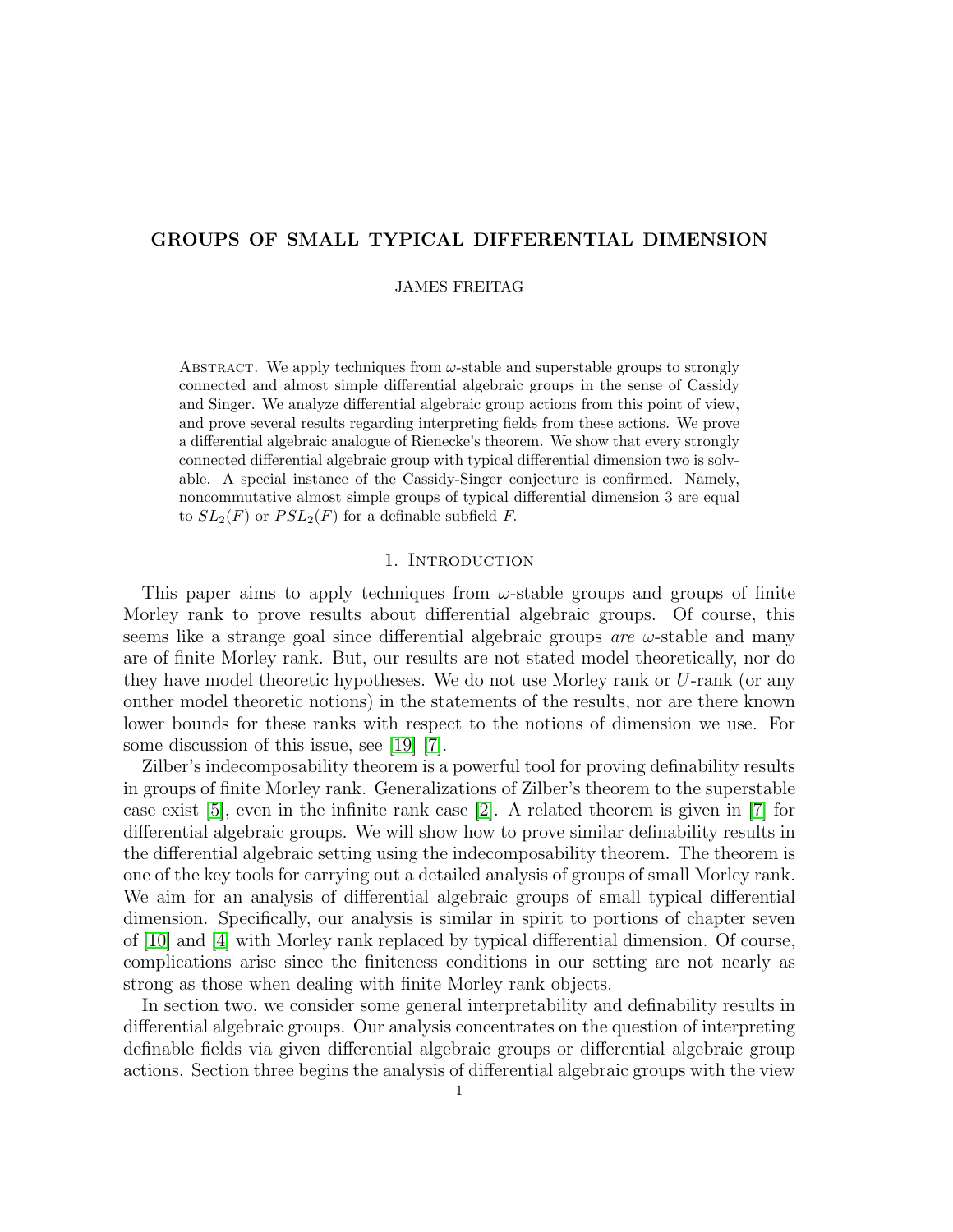that Morley rank is to connected groups of finite Morley rank as typical differential dimension is to strongly connected differential algebraic groups. Groups of typical differential dimension one or two are considered in section three. In section four, we add some group theoretic assumptions and obtain stronger results. The final section consists of remarks on an open problem and points out how the author's earlier work [\[7\]](#page-19-1) can be used to give an answer in a special case.

The notation of this paper comes from general model theoretic and differential algebraic conventions, but some of the notation was recently invented in [\[3\]](#page-18-2) and [\[7\]](#page-19-1). Both model theory and differential algebra use the word type. The meanings are different, but the meanings are different enough so that the distinction is usually clear. In differential algebra, type refers to the degree of the Kolchin polynomial of a tuple over a specified base differential field. In this paper, we will always assume we are working over some fixed differential field over which the groups and varieties in question are defined. In the model theory of differential fields, the type of a tuple is the collection of all first order statements true about that tuple over a given differential field.

The author would like to thank his advisor, Dave Marker for support and encouragement as well as many enlightening conversations during the course of preparing this paper. The author also thanks Phyllis Cassidy, Michael Singer, Alexey Ovchinnikov, and William Sit for numerous useful conversations during visits to the Kolchin seminar at CUNY.

# 2. Definitions and notation

The model theory of partial differential fields of characteristic zero with finitely many commuting derivations was developed in [\[13\]](#page-19-4). We only consider commuting derivations. We will always denote by  $\Delta$ , a finite set of distinguished derivations. Characteristic zero differential fields have a model companion, which we denote  $DCF_{0,m}$ . For a more recent alternate (geometric) axiomatization of partial differentially closed fields, see [\[18\]](#page-19-5). For a reference in differential algebra, we suggest [\[8\]](#page-19-6) and [\[11\]](#page-19-7). The theory  $DCF_{0,m}$  has quantifier elimination, so the definable groups are *differential algebraic groups*. By a result of Pillay [\[15\]](#page-19-8), the differential algebraic groups are precisely the definable groups in this setting. Though Pillay's proof occurs in the ordinary differential setting, all of the arguments work in the partial differential setting as well.

 $DCF_{0,m}$  has *elimination of imaginaries*, so quotients of differential algebraic groups are again differential algebraic groups. Throughout this paper,  $K \models DCF_{0,m}$  will be a field over which our sets are defined and U is a very saturated model of  $DCF_{0,m}$ . All tuples in differential field extensions of K can be assumed to come from U. U. functions as a universal differential field in the sense of Kolchin.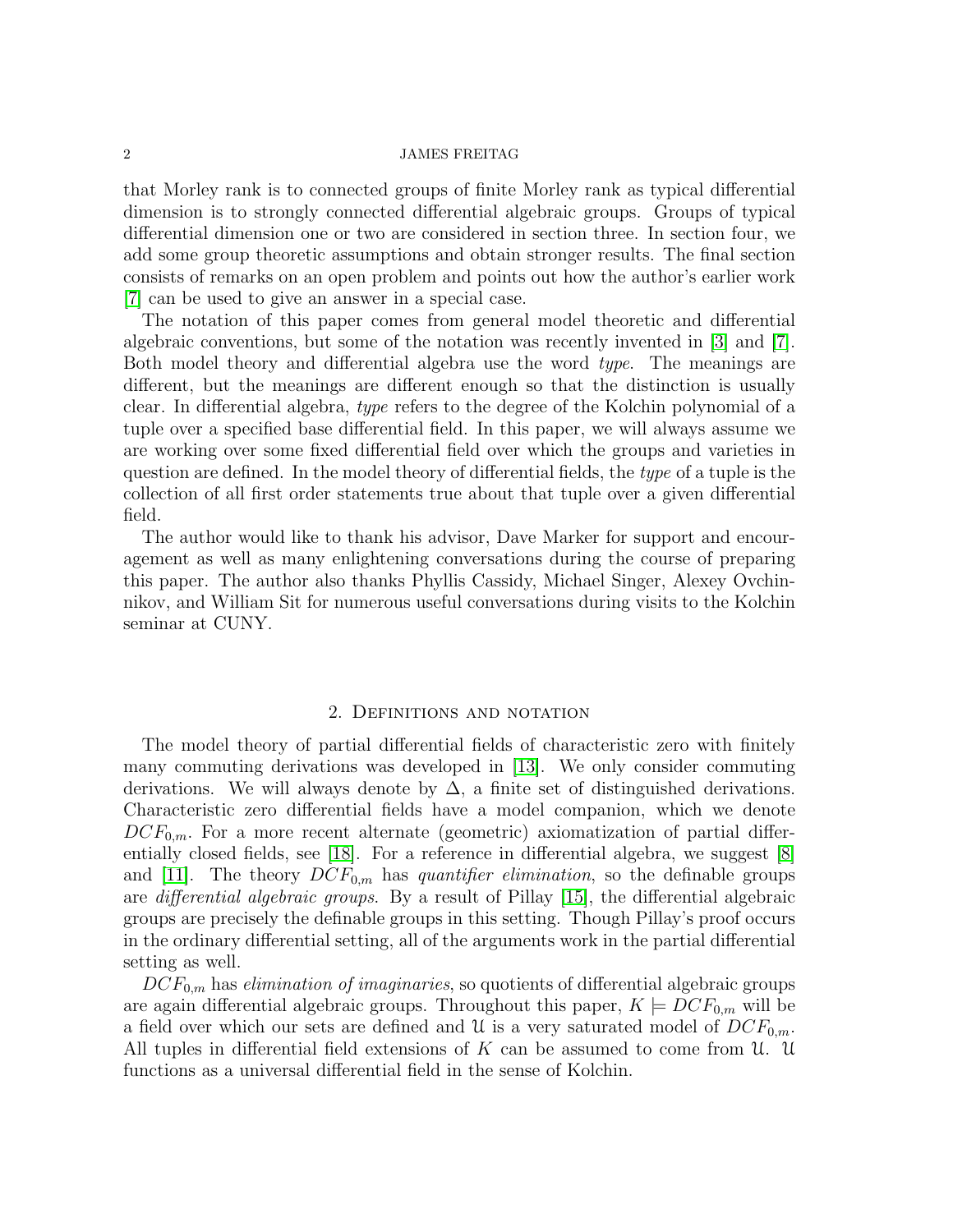Quantifier elimination also gives a bijective correspondence between varieties, types, and radical differential ideals. Given a type  $p \in S(K)$ , we have a corresponding differential radical ideal via

$$
p \mapsto I_p = \{ f \in K\{y\} \mid f(y) = 0 \in p \}
$$

Of course, the corresponding variety is simply the zero set of  $I_p$ . We will use this correspondence implicitly throughout including in the notation for Kolchin polynomials, which we will define next.

Let  $\Theta$  be the free commutative monoid generated by  $\Delta$ . For  $\theta \in \Theta$ , if  $\theta = \delta_1^{\alpha_1} \dots \delta_m^{\alpha_m}$ , then  $ord(\theta) = \alpha_1 + \ldots + \alpha_m$ . The order gives a grading on the monoid.  $\Theta(s)$  $\{\theta \in \Theta : \text{ord}(\theta) \leq s\}.$ 

Kolchin proved the following, [\[8\]](#page-19-6) Theorem 6, page 115.

**Theorem 2.1.** Let  $\eta = (\eta_1, \dots \eta_n)$  be a finite family of elements in some extension of k. There is a numerical polynomial  $\omega_{n/k}(s)$  with the following properties.

- (1) For sufficiently large  $s \in \mathbb{N}$ , the transcendence degree of  $k((\theta \eta_i)_{\theta \in \Theta(s), 1 \leq i \leq n})$ over k is equal to  $\omega_{n/k}(s)$ .
- $(2) \deg(\omega_{\eta/k}(s)) \leq m$
- (3) One can write

$$
\omega_{\eta/k}(s) = \sum_{o \le i \le m} a_i \binom{s+i}{i}
$$

In this case,  $a_m$  is the differential transcendence degree of  $k\langle \eta \rangle$  over k.

(4) If **p** is the defining differential ideal of  $\eta$  in  $k\{y_1, \ldots, y_n\}$  and  $\Lambda$  is a characteristic set of  $\mathfrak p$  with respect to an orderly ranking of  $(y_1, \ldots, y_n)$ , and if for each  $y_j$  we let  $E_j$  denote the set of all points  $(e_1, \ldots, e_m) \in \mathbb{N}^m$  such that  $\delta_1^{e_1} \ldots \delta_m^{e_m} y_j$  is a leader of an element of  $\Lambda$ , then

$$
\omega_{\eta/k}(s) = \sum_{1 \le j \le n} \omega_{E_j} - b
$$

where  $b \in \mathbb{N}$ .

The Kolchin polynomial of a differential variety is not a  $\Delta$ -birational invariant, but the leading coefficient and the degree are ∆-birational invariants. We call the degree the *differential type* or  $\Delta$ -type of V. We will use the notation  $\tau(V)$  for the the differential type. Noting the above correspondence between tuples in field extensions (realizations of types) and varieties, we will occasionally write  $\tau(p)$  or  $\tau(a)$ . The leading coefficient is called the *typical differential dimension* or the typical  $\Delta$ dimension. We will write  $a_{\tau}(V)$  for the typical differential dimension of V. We will also write  $a_{\tau}(a)$  and  $a_{\tau}(a)$  for a tuple of elements a in a field extension. Similarly, we write  $a_{\tau}(p)$  and  $a_{\tau}(p)$  for a complete type p. For further results on the signifigance of Kolchin polynomials, see [\[8\]](#page-19-6) and [\[9\]](#page-19-9).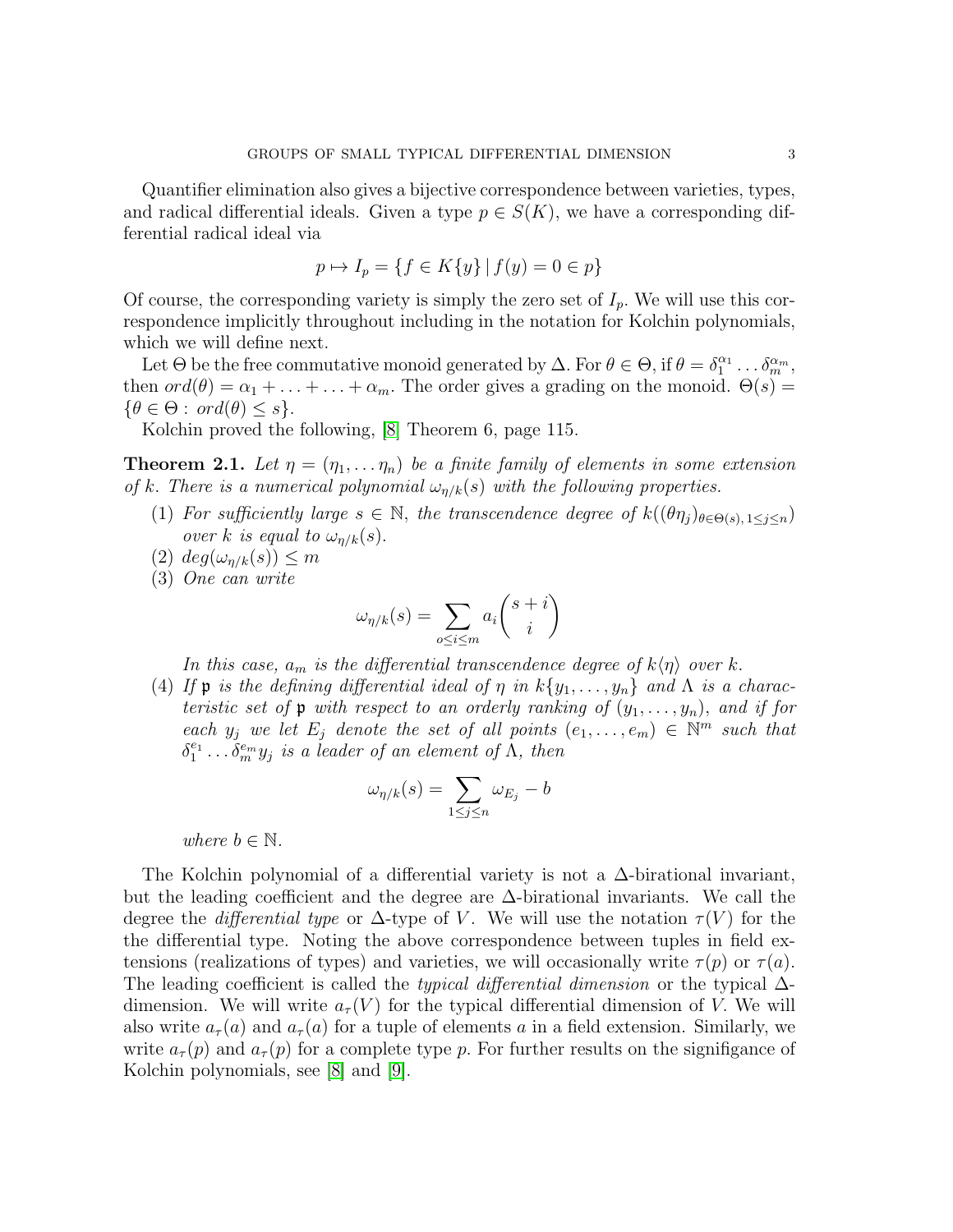In what follows, we will pay little attention to differential type. This approach is in contrast to the results of [\[3\]](#page-18-2) in which work is done under the assumption of differential type one. Instead, we will restrict the typical differential dimension, but allow arbitrary differential type.

The following is elementary to prove, see [\[14\]](#page-19-10).

**Lemma 2.2.** For a, b in a field extension of  $K$ .

$$
\tau(a,b) = max\{\tau(a), \tau(tp(a/b))\}
$$

If  $\tau(a) = \tau(tp(b/a))$ , then

$$
a_{\tau}((a,b)) = a_{\tau}(a) + a_{\tau}(b/\{a\} \cup K)
$$

If  $\tau(a) > \tau(tp(b/a))$ , then

$$
a_{\tau}((a,b)) = a_{\tau}(a)
$$

The following definition (due to Cassidy and Singer) gives us the basic objects of study in this paper.

**Definition 2.3.** A differential algebraic group G is strongly connected if  $\tau(G/H)$  =  $\tau(G)$  for every differential algebraic subgroup, H. G is almost simple if  $\tau(H) < \tau(G)$ for every differential algebraic subgroup, H.

Strongly connected and almost simple differential algebraic groups abound in this setting; for instance, in order for  $G$  to have regular generic type, it is clearly necessary that G be almost simple. However, the precise relationship between regularity and almost simplicity is not entirely clear (see the questions raised in [\[14\]](#page-19-10), for instance). Every differential algebraic group  $G$  has a characteristic subgroup which is the largest strongly connected differential algebraic group, called the strongly connected component. Any strongly connected group has a series of subnormal differential algebraic groups such that the successive quotients are almost simple.

**Example 2.4.** If H is a quasi-simple algebraic group and  $C'$  is a definable subfield, then  $H(C')$  is an almost simple differential algebraic group. For a proof, see [\[3\]](#page-18-2).

Example 2.5. The counterexamples of Suer [\[19\]](#page-19-0) are almost simple. For instance, the zero locus of

$$
\delta_1 x - \delta_2^2 x
$$

In general, for a discussion almost simple groups and linear differential operators, see [\[7\]](#page-19-1).

Example 2.6. The following example is due to Cassidy and Singer. Consider the following matrix group,  $G_n$ :

$$
\left(\begin{array}{ccc} a & 0 & 0 \\ 0 & 1 & b \\ 0 & 0 & 1 \end{array}\right)
$$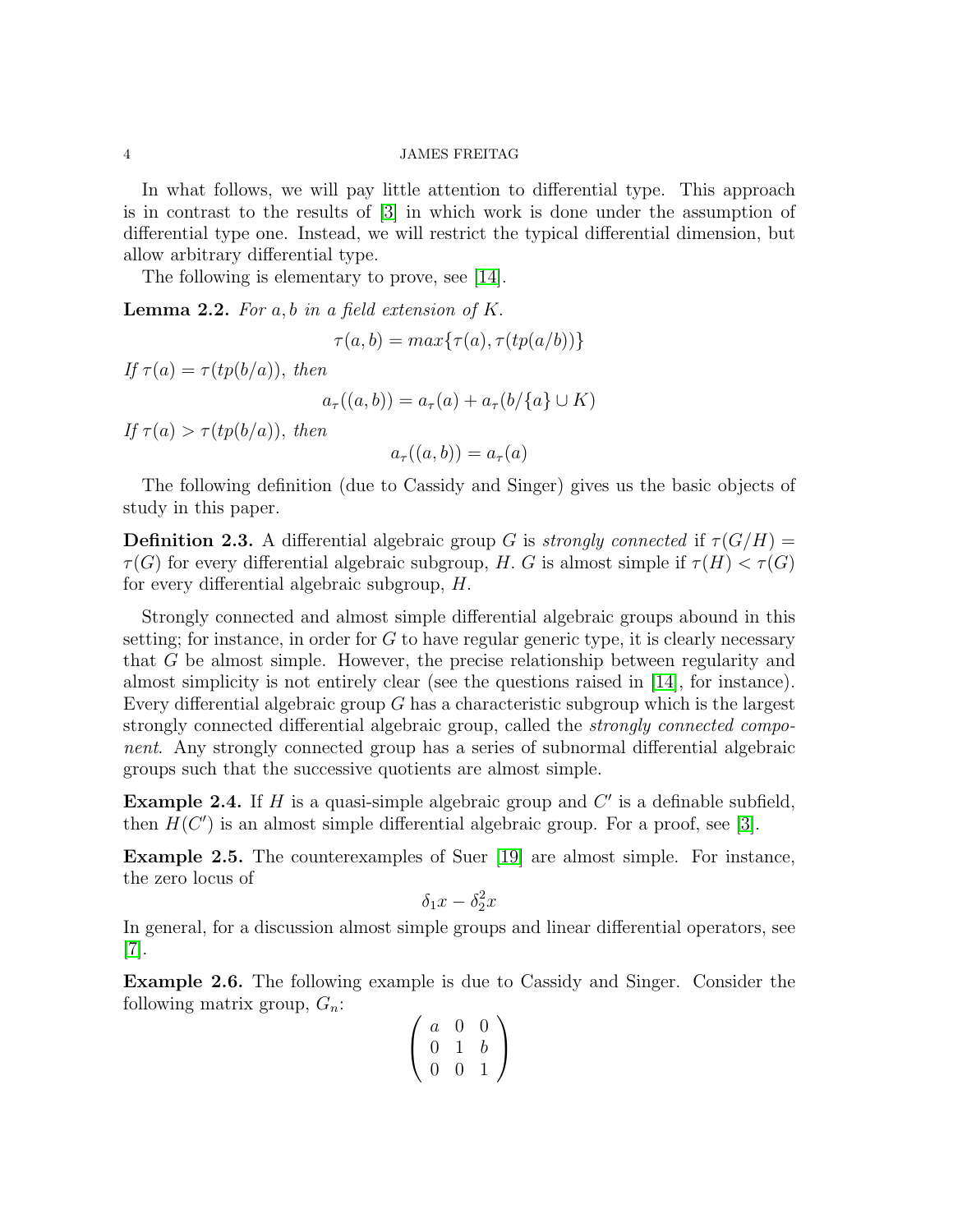where  $a \neq 0$ , and  $a^{-1}\delta a = \delta^{n}(b)$ . The example is especially interesting since the groups  $G_n$  are all nonisomorphic, but they are isogenous. The following is an isogeny from  $G_n \to \mathbb{G}_a$ :

$$
\left(\begin{array}{ccc} a & 0 & 0 \\ 0 & 1 & b \\ 0 & 0 & 1 \end{array}\right) \mapsto a^{-1}\delta(a)
$$

Example 2.7. The following matrix group is not almost simple (or strongly connected):

$$
\left(\begin{array}{ccc} 1 & u_1 & u \\ 0 & 1 & u_2 \\ 0 & 0 & 1 \end{array}\right)
$$

where  $\delta_i(u_i) = 0$ . The strongly connected component is the subgroup of matrices of the form:

$$
\left(\begin{array}{rrr} 1 & 0 & u \\ 0 & 1 & 0 \\ 0 & 0 & 1 \end{array}\right)
$$

Though this paper does not use model theoretic notions of rank, we mention the following because much of this paper is inspired by techniques in groups of finite Morley rank. The following result is due to McGrail [\[13\]](#page-19-4),

**Theorem 2.8.** For any complete type in  $DCF_{0,m}$ ,

$$
RU(p) \le RM(p) \le \omega^{\tau(p)}(a_{\tau}(p) + 1)
$$

The first inequality is true in any stable theory. The second inequality can be proved using Kolchin's theory (chapter 2 of [\[8\]](#page-19-6)). There are other notions of dimension in differentially closed fields (specifically, one analagous to Krull dimension) which are explored and bounded in [\[17\]](#page-19-11). There is no known lower bound for Lascar rank in terms of differential type and typical differential dimension. Because of this, we can not apply many portions of the rich theory of superstable groups (for instance see [\[16\]](#page-19-12)) without making assumptions about the model theoretic ranks.

# 3. Differential Algebraic Group Actions

In this section, we discuss differential algebraic groups in the sense of Kolchin [\[8\]](#page-19-6). Pillay showed that these are the definable groups in the theory  $DCF_{0,m}$ , see [\[15\]](#page-19-8). So, in this section, T will be  $DCF_{0,m}$ . Sometimes we will refer to the definable sets in this setting as *constructible sets of the Kolchin topology* or simply as constructible sets. Since there is no known lower bound for Lascar rank in terms of differential algebraic data (see [\[19\]](#page-19-0)), there is not currently a way to apply the  $\alpha$ -indecomposability theorem [\[2\]](#page-18-0) to differential algebraic groups unless model theoretic hypotheses are assumed (or very special cases are considered). However, [\[7\]](#page-19-1) gave an indecomposability theorem in the differential algebraic setting, with purely differential algebraic hypotheses and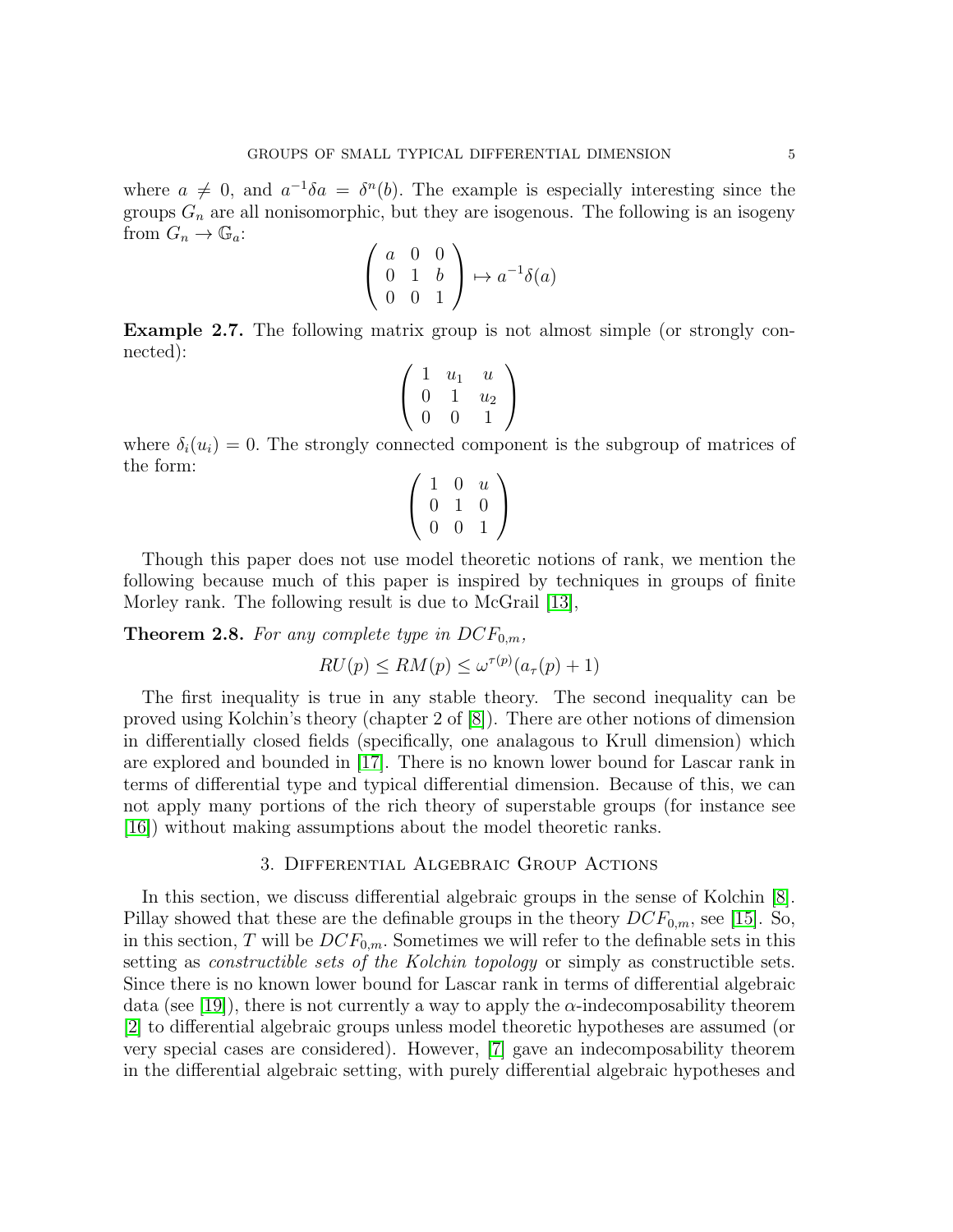# $6$   $\,$  JAMES FREITAG  $\,$

conclusions. The theorems of this section are differential algebraic analogues of results originally proved by Zilber [\[20\]](#page-19-13) and generalized by [\[2\]](#page-18-0). We suggest Marker's exposition of these results, see chapter seven of [\[10\]](#page-19-3). For many examples of the groups discussed in this section, see [\[3\]](#page-18-2). The notation of this section follows [\[7\]](#page-19-1) and [\[3\]](#page-18-2). The reader should note that in this section the definitions of  $n$ -connected,  $n$ -indecomposable, etc. are differential algebraic in nature, and might not have anything to do with model theory. For further discussion of this issue, see [\[7\]](#page-19-1). Since it is the degree of the Kolchin polynomial, n may be assumed to be a natural number, see  $[8]$  and  $[3]$ .

<span id="page-5-0"></span>**Lemma 3.1.** Suppose that an strongly connected differential algebraic group  $\Gamma$  acts definably and transitively on a constructible set of  $\Delta$ -type less than  $\tau(\Gamma)$ . Then the set is a singleton.

*Proof.* The kernel of the action, H, must be of  $\Delta$ -type and typical  $\Delta$ -dimension equal to that of Γ. This is impossible since it forces  $\tau(\Gamma/H) < \tau(\Gamma)$ .

**Lemma 3.2.** Let G be a strongly connected differential algebraic group and  $\sigma: G \to G$ a definable group homomorphism such that  $(Ker(\sigma))$  has  $\Delta$ -type less than  $\tau(G)$ . Then  $\sigma$  is surjective.

Proof. Since  $\tau(ker(\sigma)) < \tau(G)$ ,  $\tau(\sigma(G)) = \tau(G)$  and  $a_{\tau}(\sigma(G)) = a_{\tau}(G)$ . This is impossible unless  $\sigma(G) = G$ .

<span id="page-5-1"></span>**Theorem 3.3.**  $(H, \cdot)$  and  $(A, +)$  are infinite abelian differential algebraic groups such that H acts definably and faithfully on A where H acts as a group of automorphisms. Assume A and H are both  $\Delta$ -type n. Assume that no subgroup  $B \leq A$  of  $\Delta$ -type at least n is H-invariant. Then  $(H, \cdot)$  and  $(A, +)$  interpret an algebraically closed field of the same  $\Delta$ -type as H.

*Proof.* The structure of the proof is much like that of Theorem 7.3.9 of [\[10\]](#page-19-3). Several portions of the proof given there apply directly here, but are reproduced for convenience. Many of the dimension theoretic arguments must be converted to the differential algebraic setting. First, we know that  $A$  is strongly connected, since the strongly connected component is automorphism invariant. Now, without loss of generality, we may let  $a \in A$  be generic (this would only require connectedness, not strong connectedness).

Claim 3.1.  $\tau(Ha) \geq n$ 

*Proof.* Let  $H^{(0)}$  be the strongly connected component. Suppose  $H^{(0)}$ a is of type less than *n*. Then by [3.1](#page-5-0)  $H^{(0)}a = \{a\}$ . But, since *A* is connected,

$$
X = \{ x \in A \mid H^{(0)}x = \{ x \} \}
$$

is generic. Any element in A is a product of generics, so  $H^{(0)}$  must fix all  $c \in A$ . The fact that H acts faithfully means that  $H^{(0)} = \{1\}$ . But, this means that  $\tau(H) < n$ , contradicting the hypotheses of the theorem.  $\Box$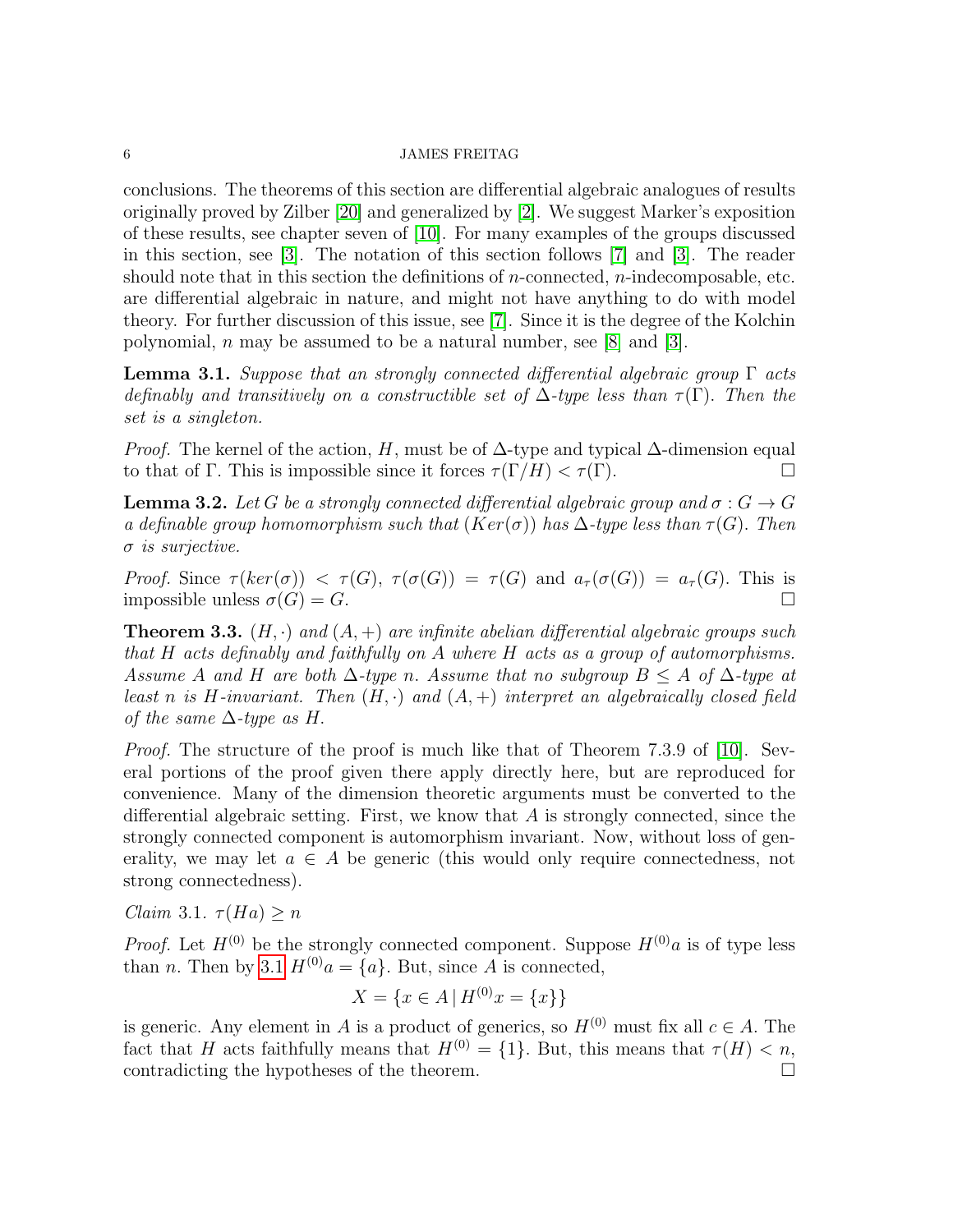<span id="page-6-0"></span>*Claim* 3.2.  $Ha \cup \{0\}$  is *n*-indecomposable.

*Proof.* [3.2](#page-6-0)  $Ha \cup \{0\}$  is *H*-invariant, so we need only test the indecomposability for H-invariant subgroups (see  $[7]$ ). But, by the hypotheses of the theorem, each of these have type less than n, so the conclusion follows.  $\square$ 

By the indecomposability theorem (see [\[7\]](#page-19-1)) the subgroup  $\langle Ha \cup \{0\} \rangle$  is definable and H-invariant. But then  $\langle Ha \cup \{0\} \rangle = A$ . Further, the proof of the theorem tells us that any  $a \in A$  is the sum of k elements from Ha, for some fixed k. Consider the ring of endomorphisms of A. Since  $H \subseteq End(A)$ , we may define R to be the subring generated by H. Since H is abelian, R is commutative. For all  $b \in A$ , we know,

$$
b = \sum_{i=1}^{m} h_i a
$$

for some  $h_i \in H$  and  $m \leq k$ . Now,

$$
r(b) = \sum_{i=1}^{m} r(h_i a) = \sum_{i=1}^{m} h_i (ra)
$$

so if  $r_1 \neq r_2 \in R$ , then it must be the case that  $r_1a = r_2a$ . Further, since if  $ra = b$ , then as above there are  $h_i \in H$ , such that

$$
ra = b = \sum_{i=1}^{m} h_i a,
$$

and so we can see

$$
r = \sum_{i=1}^{m} h_i.
$$

That is, every element of R is the sum of less than or equal to k elements of  $H \cup$  ${0}$ . Using this, we can show that R is interpretable. Consider, on  $(H \cup {0})^n$  the equivalence relation defined by  $(h_1, \ldots, h_k) \sim (g_1, \ldots, g_k)$  if and only if  $\sum h_a = \sum g_i a$ . Naturally, we define  $\bar{h} \oplus \bar{g} = \bar{l}$  if and only if  $\sum h_i a + \sum g_i a = \sum l_i a$ . Also, we define  $\bar{h}\otimes\bar{g}=\overline{\tilde{l}}$  if and only if  $\sum_{i=1}^{n}\sum_{i=1}^{n}h_{i}g_{i}a=\sum_{i=1}^{n}l_{i}a$ . Then  $R\cong(H\cup\{0\})^{n}/\sim, \oplus, \otimes$ ).

<span id="page-6-1"></span>*Claim* 3.3.  $R$  is a field.

*Proof.* [3.3](#page-6-1) Given any  $r \in R$ , with  $r \neq 0$ , take b inA with  $rb = 0$ . Then  $\forall h \in H$ ,  $r(hb) = (rh)(b) = (hr)(b) = h(rb) = 0$ . That is,  $Ker(r)$  is H-invariant. But, we know that  $\tau(Ker(r)) < n$ . Now we can apply Lemma [3.2.](#page-6-0) So, there is some  $c \in A$  with  $rc = a$ . Then for some  $h_i \in H$ ,

 $\Gamma$ .

$$
c = \sum h_i a
$$

$$
r \sum h_i a = a.
$$

so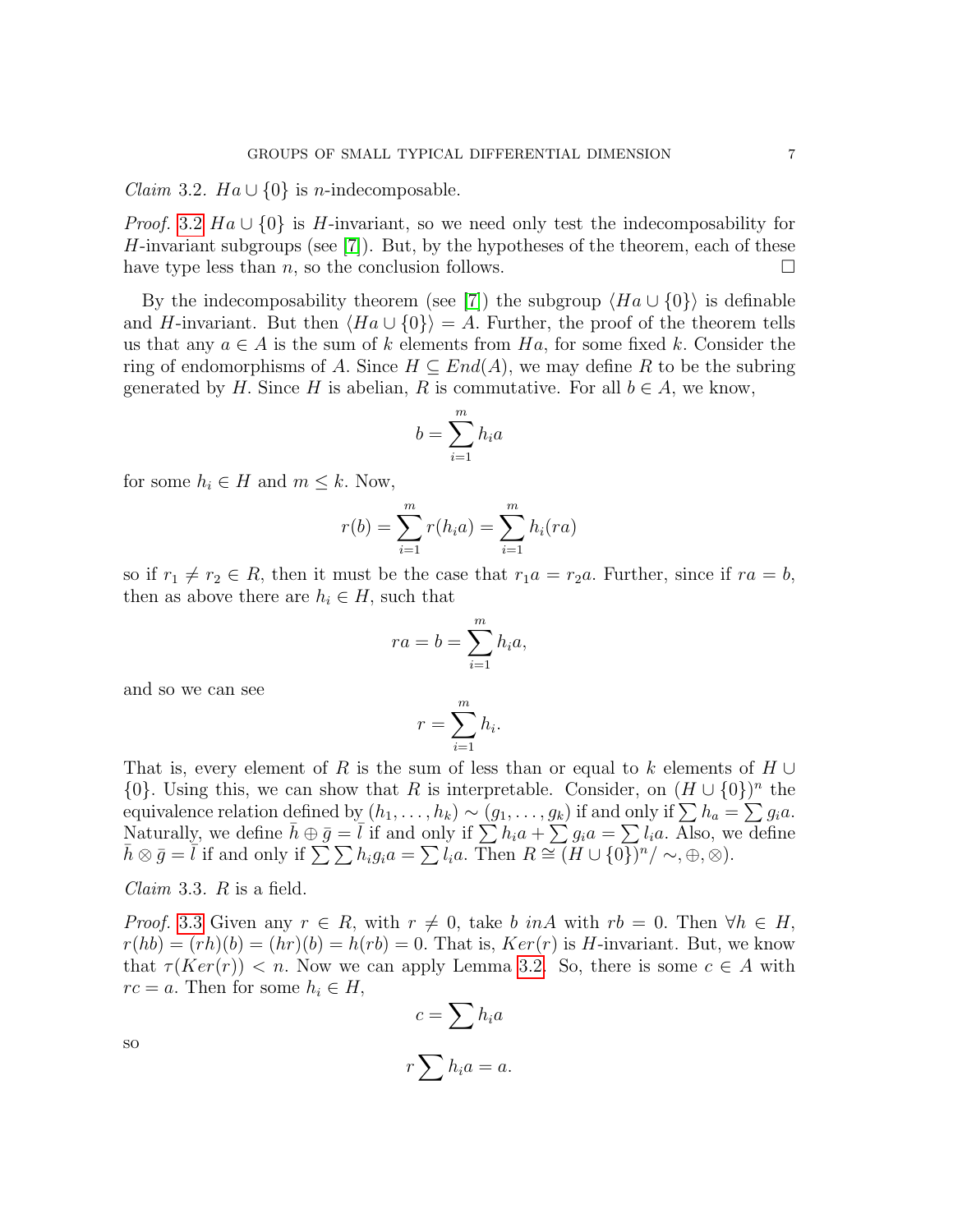But, as we have seen, an element of the ring  $R$  is uniquely determined by its action on a. But, then  $r \sum h_i = 1$ .

By the superstable analogue of Macintyre's theorem, a superstable field is alge-braically closed (see [\[5\]](#page-19-2) or see [\[10\]](#page-19-3) for the  $\omega$ -stable version). In the differential setting, we know precisely that any interpretable field is actually the kernel of some set of Clinear combinations of the derivations of  $\Delta$ , where C is the field of absolute constants [\[19\]](#page-19-0). Thus, in this case, the group A is isomorphic to the additive group of such a definable field.  $\square$ 

Remark 3.4. Moshe Kamensky notices that by the above construction, H is forced to be a subgroup of the multiplicative group of the field which we interpret. So, the interpretable fields are all kernels of some subset of linear combinations (over the absolute constants) of the distinguished derivations. The additive and multiplicative groups of these fields are almost simple. So, it is impossible for  $H$  to be a proper subgroup of the multiplicative group, thus, the only way to satisfy the hypotheses of the theorem is for  $H$  to be isomorphic to the multiplicative group of the field.

The proof of the following theorem almost identical to the proof given in [\[10\]](#page-19-3) 7.3.12. with the appropriate changes ("finite" translates as "of lower  $\Delta$ -type").

<span id="page-7-0"></span>**Theorem 3.5.** If G is a strongly connected solvable  $\Delta$ -group with  $Z(G)$  of  $\Delta$ -type strictly less than G, then G interprets an algebraically closed field of the same  $\Delta$ -type as G.

*Proof.* We will do induction on the typical differential dimension of  $G$ . Since the type of  $Z(G)$  is strictly less than that of G, we know that  $G/Z(G)$  is a strongly connected (Cassidy and Singer prove that quotients of strongly connected groups are strongly connected [\[3\]](#page-18-2)), centerless differential algebraic group of the same type and typical dimension as G. To see that  $G/Z(G)$  is centerless: let  $a \in G$  be such that  $aZ(G)$  is in  $Z(G/Z(G))$ . Then for any  $g \in G$ ,  $a^{-1}g^{-1}ag \in Z(G)$ , since a is central in the quotient. This means that  $a^{-1}a^G$  is in the center of G. But,  $a^G$  is then of lower differential type, via the hypotheses of the theorem. But, we have a definable bijection  $a^G \to G/C_G(a)$ . Since G is strongly connected,  $C/C<sub>G</sub>(a)$  being of lower differential type means that it must be the identity. So, without loss of generality, we will assume that  $G$  itself is centerless (the quotient is clearly interpretable).

Now, we take A to be a minimal definable normal subgroup which is of the same differential type as  $G$ . By the minimality condition,  $A$  is almost simple. In [\[7\]](#page-19-1), we showed that the commutator of a strongly connected group is a differential algebraic subgroup of the same type or the group is perfect. But, A is solvable and almost simple, so we must have that  $|A, A| = 1$ , that is A is commutative.

Next, we consider  $C_G(A)$ , which must not be all of G, since G is centerless and A is commutative. So, we let  $G_1 = G/C<sub>G</sub>(A)$ . Then  $G_1$  inherits the G action on A by conjugation, since under this action  $C_G(A)$  is the kernel. Since we quotiented by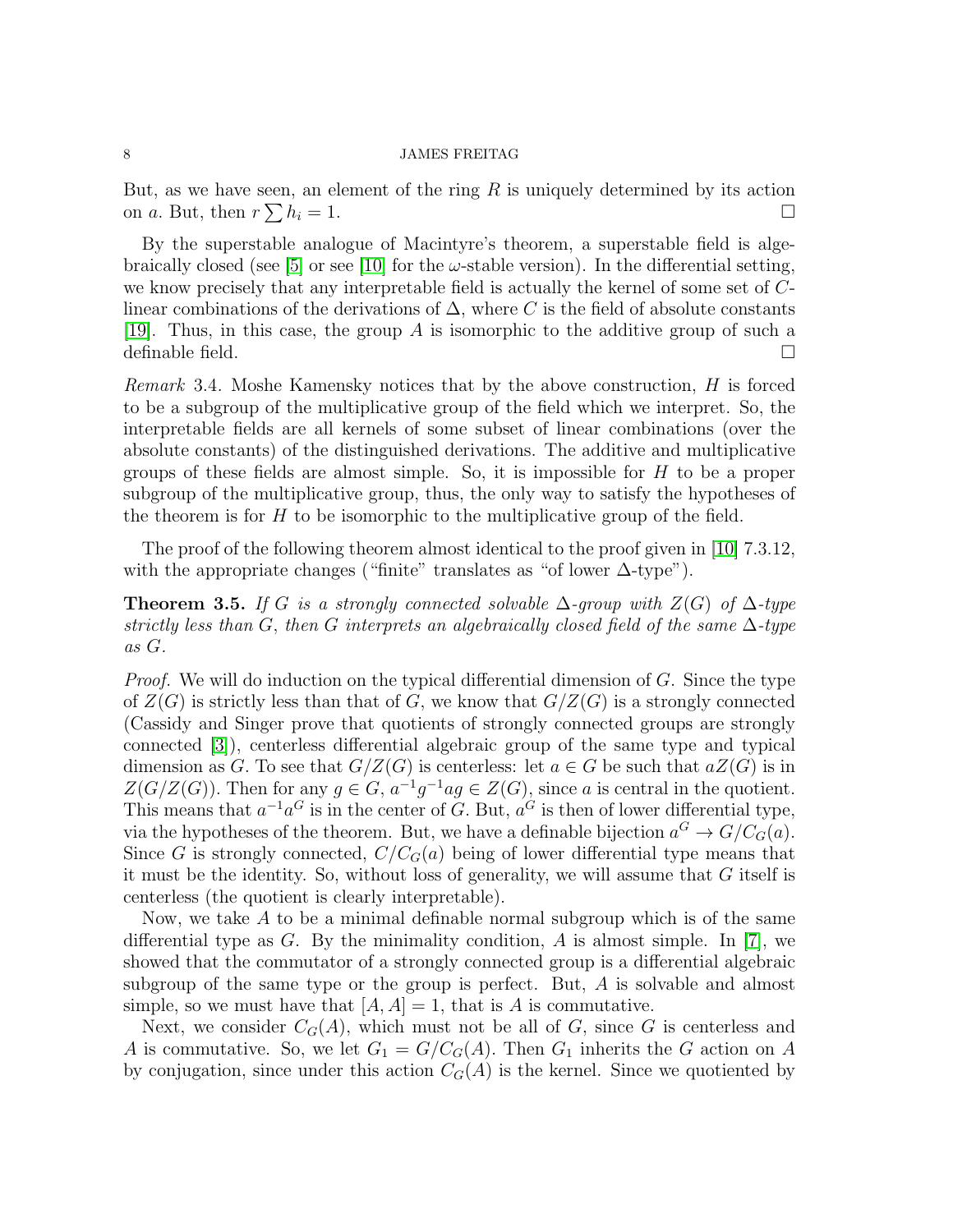$C_G(A)$ , the action is faithful. By the minimality conditions on A, we know that there are no invariant subgroups of A with the same differential type. Of course,  $G_1$  is also solvable and of typical differential dimension less than that of G, since  $A \subseteq C_G(A)$  is of the same differential type as G (for behaviour of typical differential dimension in quotients, see [\[14\]](#page-19-10) or [\[3\]](#page-18-2)).

Now, if  $G_1$  has a center of strictly lower differential type, we may apply induction and interpret a field. So, assume  $\tau(Z(G_1)) = \tau(G_1)$ . Thus, we will let H be a minimal definable subgroup of  $Z(G_1)$  of the same differential type. Then, again, H acts faithfully on  $A$  via conjugation. In the case that there are no proper  $H$ invariant differential algebraic subgroups of  $A<sub>1</sub>$ , we may apply Theorem [3.3](#page-5-1) to get the conclusion. If not, then we let B be a proper definable H-invariant subgroup of A. Then let  $H_0$  be the subgroup of H which acts trivially on B. If  $H = H_0$ , then, because we know  $B$  is a minimal  $H$ -invariant subgroup, we know  $B$  is indecomposable (in the sense of [\[7\]](#page-19-1)) and so are the groups  $B^g$  for all  $g \in G_1$ . But, since  $H \subseteq Z(G_1)$ , we know that for all  $g \in G_1$ ,  $h \in H$ , and  $b \in B$ ,  $b^g = (b^g)^h$ .

So, we can see  $H$  acts trivially on  $B<sup>g</sup>$ . Then by the indecomposability theorem for differential algebraic groups,  $\langle B^g | g \in G_1 \rangle$  is a definable  $G_1$ -invariant subgroup of A of the same differential type (since  $B$  is of the same type as  $A$ ). This is impossible unless the group generated by the conjugates of  $B$  is actually  $A$ . But,  $H$  acts trivially on each conjugate of  $B$  and  $H$  does not permute the conjugates. So,  $H$  acts trivially on A.

So, now we know that  $H_0$  is a proper subgroup of H. But, by the minimality assumptions on H, we know  $H_0$  must be of lower type. So, taking the quotient  $H/H_0$ , we have a faithful  $H/H_0$  action on B with no invariant subgroups of the same type as B. Note that since we are taking the quotient by a subgroup of lower type  $(H_0)$ , if there were no invariant subgroups of differential type equal to  $B$  before taking the quotient, then there are none after taking the quotient. Now we apply Theorem [3.3](#page-5-1) to interpret an algebraically closed field.

The next two lemmas are due to Berline [\[1\]](#page-18-3) in the superstable context and previously appeared at least in the work of Zilber and Cherlin in the finite Morley rank context. The partial differential version of the first lemma appears in [\[3\]](#page-18-2) and [\[7\]](#page-19-1). The groups which appear in are assumed to be differential algebraic groups.

**Lemma 3.6.** If H is a strongly connected subgroup of G is a strongly connected  $\Delta$ group, then for all  $g \in G$ , the  $\Delta$ -type of  $g^H$  is either equal to the  $\Delta$ -type of H or  $H \leq C_G(q)$ .

*Proof.* There is a bijection between  $g^H$  and  $H/C_G(g) \cap H$ . H is strongly connected, so quotients of lower type are trivial.

A natural consequence of this lemma is that every normal ∆-subgroup of smaller  $\Delta$ -type in a strongly connected  $\Delta$ -group is actually central, which was noted in [\[3\]](#page-18-2).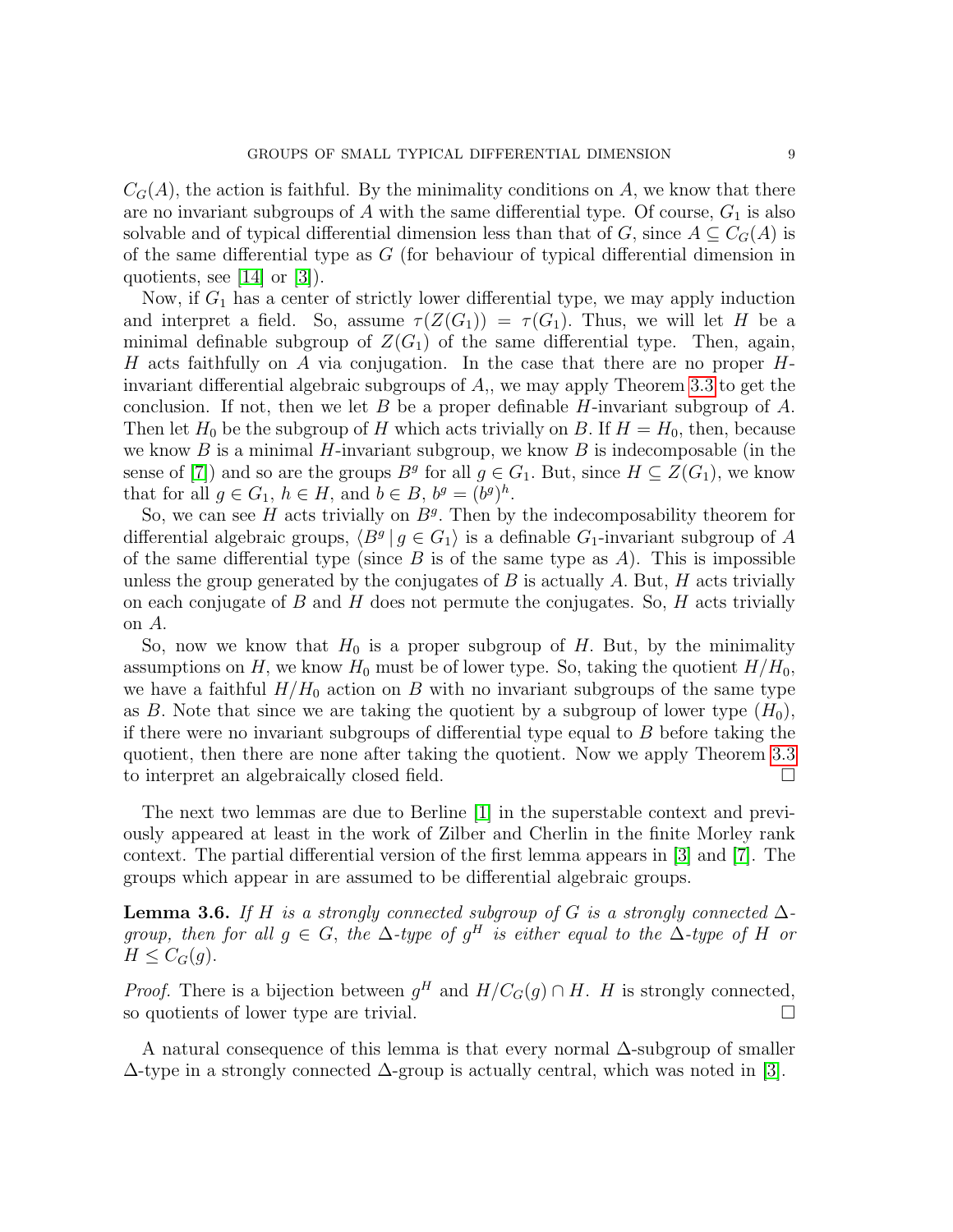Definition 3.7. A group is nilpotent if there is a chain of normal subgroups

$$
G = G_0 \trianglerighteq \ldots \trianglerighteq G_n = 1
$$

such that the successive quotients,  $G_i/G_{i+1} \leq Z(G/G_{i+1})$ . The lower central series of G is the chain of subgroups defined by  $\Gamma_0(G) = G$  and  $\Gamma_{n+1}(G) = [\Gamma_n(G), G]$ . The upper central series is defined by letting  $Z_0(G) = 1$  and  $Z_n(G) = \{g \in G \mid g/Z_{n-1} \in G\}$  $Z(G/Z_{n-1})\}.$ 

It is a basic fact of group theory that a group is nilpotent if and only if the lower central series eventually reaches the identity if and ony if the upper central series reaches G.

**Lemma 3.8.** Let G be a strongly connected  $\Delta$ -group. Then the ascending central series is eventually constant. For n such that the series has stabilized,  $G/Z_n(G)$  is centerless.

*Proof.* There is some m such that for all  $n \geq m$ , the  $\Delta$ -type of  $Z_{n+2}(G)/Z_n(G)$  is strictly less than the  $\Delta$ -type of G.  $G/Z_n(G)$  is stronly connected, and by the previous lemma,  $Z_{n+2}(G)/Z_n(G)$  is normal and central. But, then  $Z_{n+1}(G) = Z_{n+2}(G)$ .  $\Box$ 

One should note that [\[3\]](#page-18-2) proves many basic facts about strongly connected  $\Delta$ groups, including that the class is stable under quotients. So, in the previous lemma  $G/Z_n(G)$  is strongly connected. Assuming less connectivity is also viable for certain applications, see  $[7]$  for a discussion and examples. More generally, quotients of *n*connected  $\Delta$ -groups are *n*-connected.

Now we can prove the partial differential analogue of Theorem 7.3.15 of [\[10\]](#page-19-3).

**Theorem 3.9.** If G is an strongly connected, solvable, nonnilpotent differential algebraic group, then G (using only the group operation) interprets an algebraically closed field of the same  $\Delta$ -type as  $G$ .

*Proof.* Consider  $G/Z_n(G)$  such that the upper central series has stabilized (previous lemma). Since G is not nilpotnent,  $G/Z_n(G)$  is a nontrivial strongly connected centerless  $\Delta$ -group. Now we can apply Theorem [3.5](#page-7-0) to get the result.  $\Box$ 

Remark 3.10. Configuration theorems as given above in which one ends up interpreting an algebraically closed field might lead to impossibility theorems about the binding groups (definable groups of automorphisms) in the differential context.

# 4. Groups of typical dimension one or two

Cassidy and Singer take the approach of investigating almost simple differential algebraic groups of type one in additional detail (compared to the general case). Here, we will take what might be considered an orthogonal approach, allowing the type to be arbitrary, but assuming the typical dimension is small. The argument follows the outline of [\[4\]](#page-18-1) or [\[2\]](#page-18-0) with differential type and typical differential dimension replacing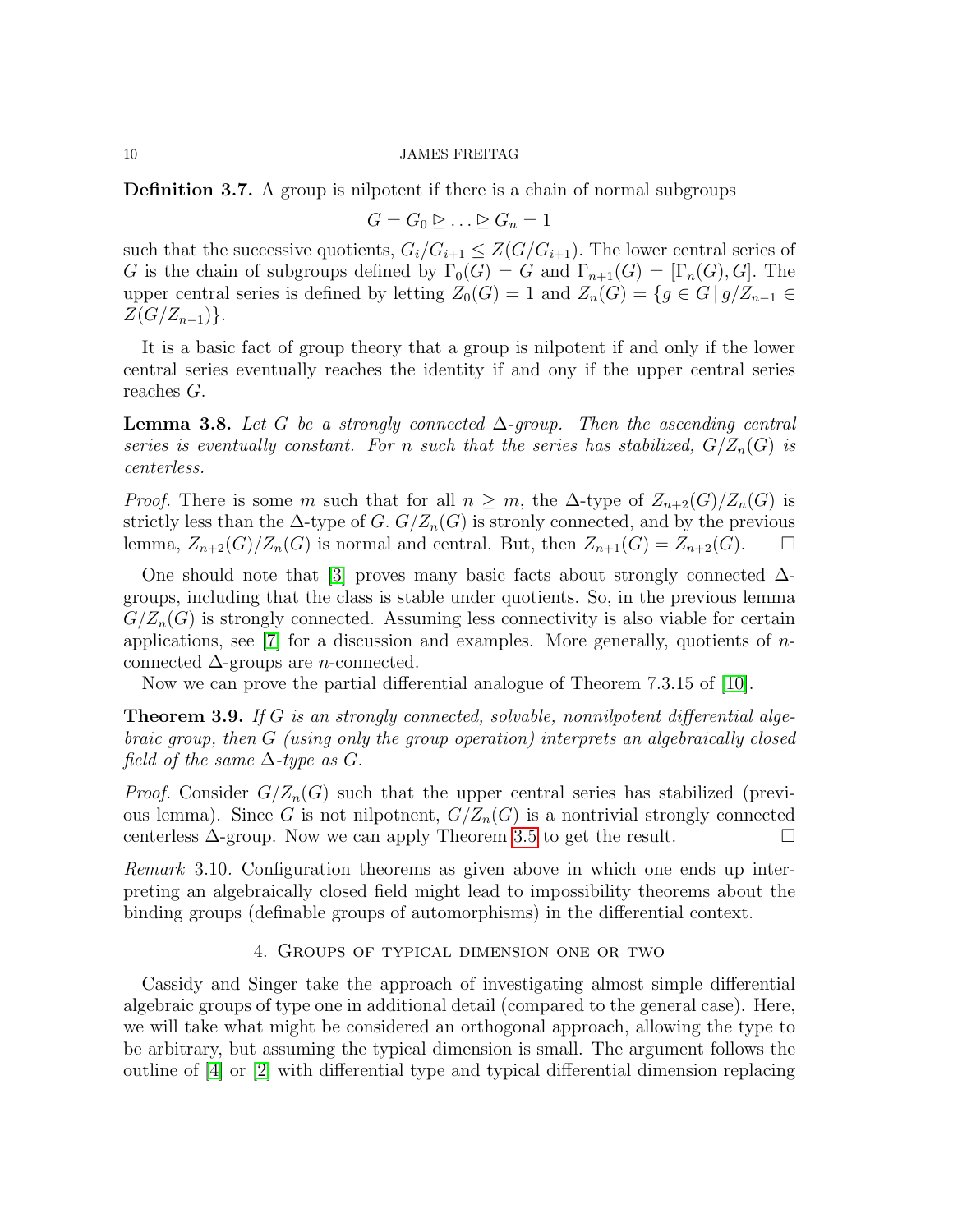Morley rank (of  $[4]$ ) or U-rank (of  $[2]$ ). Even though some of the arguments are similar, we reproduce them here for convenience and because while the idea of using U-rank as an analogue of Morley rank is well-established, there have been relatively fewer attempts to apply model theoretic techniques to differential algebraic ranks. Specifically, the purely group theoretic arguments are almost entirely due to [\[4\]](#page-18-1). The first result can be thought of as a more refined version of Reineke's theorem (in the differential setting), see section 7.2 of [\[10\]](#page-19-3).

<span id="page-10-0"></span>**Proposition 4.1.** Suppose G is a  $\Delta$ -group of  $\Delta$ -type n. Then G has an abelian  $\Delta$ subgroup of type n.

*Proof.* Consider the collection of  $\Delta$ -subgroups of type n. Among this collection, choose one such connected subgroup  $H$  with minimal Kolchin polynomial. Now, assume that H is not commutative. Then take  $a \in H$  which is not in the center of H. We know that  $C_G(a) \cap H$  is of  $\Delta$ -type less than n. This means that  $H/C_G(a) \cap H$  is of  $\Delta$ -type n and has the same typical  $\Delta$ -dimension as H. Of course, this is also the  $\Delta$ -type and typical  $\Delta$ -dimension of  $a^H$ . Further, this is a generic subset of H (for a discussion of generic subsets in  $\Delta$ -groups, see [\[7\]](#page-19-1) or [\[6\]](#page-19-14)). For any  $b \in H$ ,  $a^H$  and  $b^H$  are either equal or disjoint. But, any two generic sets in a connected differential algebraic group intersect, the group  $H$  has only one conjugacy class which is not a singleton.

The rest of the argument would work in an arbitrary stable group, as [\[2\]](#page-18-0) points out. Now we consider  $H/Z(H)$ . The action of this group on itself via conjugation is transitive, by the above arguments. Suppose that the elements are all of order 2; this forces  $H$  to be abelian, a contradiction. So, the square of any noncentral element of H is noncentral. Consider an element b such that  $a = ba^{-1}b^{-1}$ . Then  $a = b^2ab^{-2}$ . This means that  $a \in C_H(b^2)$ , but  $a \notin C_H(b)$ . Of course now we have a strictly decreasing sequence of differential algebraic groups given by  $C_G(b^{2^n})$ , a contradiction.

Corollary 4.2. Any almost simple differential algebraic group of typical dimension 1 is commutative.

**Lemma 4.3.** Suppose H is strongly connected and  $a_{\tau}(H) = 2$ . Then H is solvable (in two steps) or  $H/Z(H)$  is simple.

Proof. Consider the Cassidy-Singer series of H. This series is either length one or two. Suppose the series is length two. Then there is a strongly connected normal subgroup K (which is necessarily of typical dimension one). The quotient  $H/K$  is also of typical dimension one. By Proposition [4.1,](#page-10-0) we know that both K and  $H/K$ are abelian, so  $H$  is solvable.

In the case that such a  $K$  does not exist, every proper normal subgroup is of lower type. By Proposition 2.13 of [\[3\]](#page-18-2), any normal subgroup of smaller type is central. Thus,  $H/Z(H)$  is simple.

<span id="page-10-1"></span>**Lemma 4.4.** There are no simple strongly connected differential algebraic groups with typical differential dimension 2.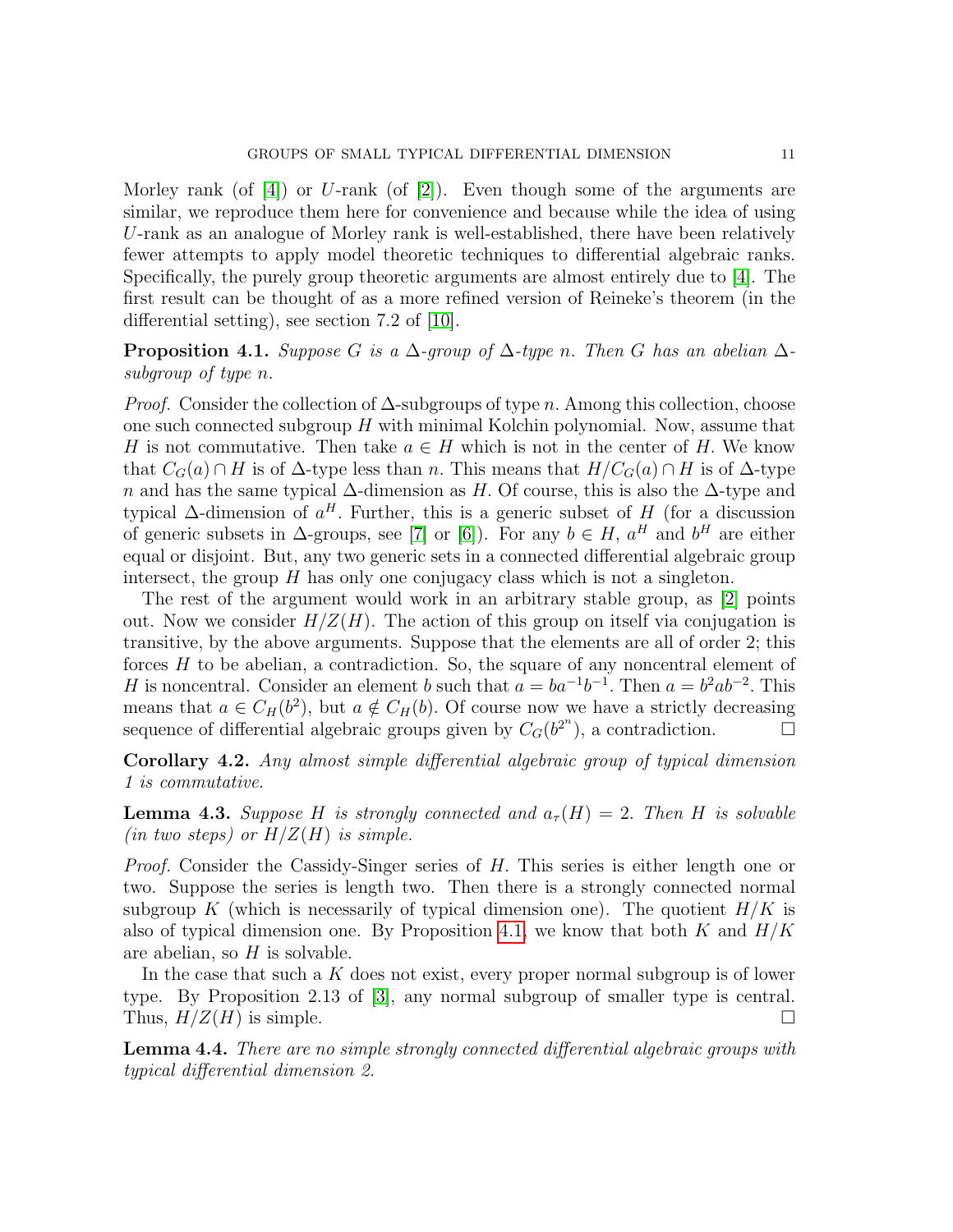*Proof.* Suppose G is a counterexample. Then by Proposition [4.1](#page-10-0) we know that there is a commutative differential algebraic subgroup of type 1. The typical dimension of this subgroup is one. Choose a minimal such subgroup, A, satisfying this criterium. Now, let  $N = N_G(A)$  be the normalizer of A in G. By assumption,  $N \neq G$ . Now, take some  $g \in N - A$ . Consider  $A \cap A<sup>g</sup>$ . This differential algebraic subgroup must be of lower type than G by the hypotheses regarding the choice of A. So,

$$
a_\tau(A.A^g)=2
$$

If  $a \in A \cap A^g$ , then  $C_G(a)$  contains both A and  $A^g$ , and thus their product. This is a contradiction to the strong connectedness of  $G$ , since if  $C_G(a)$  contains A and  $A<sup>g</sup>$  it must be all of G, making  $Z(G)$  nontrivial and contradicting the simplicity of G. So, the intersection must be the identity.

As we vary  $g \in G - N$ , the sets A.g.A are either equal or distinct. But A.g.A contains the generic type of  $G$ , so each of these sets must be equal. So,

$$
G = N \cup A.g.A
$$

*Claim* 4.1.  $G - N$  contains an involution and  $N = A$ .

*Proof.* Take some  $g \in G - N$ . Then, we know  $x^{-1} = a_1 x a_2$  for some  $a_i \in A$ , since  $x^{-1}$ is not in  $N$ . Now,

$$
(xa_1)^2 = a_1 a_2^{-1}
$$

So,  $(xa_1)^2 \in A$ . Then  $(xa_1)^2 = ((xa_1)^2)^{xa_1} \in A \cap A^w = 1$ . So, we have our involution. Consider  $K = N \cap A^{xa_1}$ . We claim  $N = A \ltimes K$ . We know that K normalizes A, and that their intersection is the identity, so to determine that the group in question is the semidirect product, we need only to know that  $N = AK$ . Take  $n \in N$ .  $nxa_1 \notin N$ . But then

$$
nxa_1 = a_3xa_1a_4
$$

and  $a_3^{-1} n x a_1 = a_4^{n x a_1} \in A^{n x a_1} \cap N = K$ . So,  $N = AK$ . Next, we show that  $K = 1$ , which means that  $N = A$ . If  $a \in K^{x a_1}$ , then since  $x a_1$  is an involution,  $a \in A$  and  $a^{xa_1} \in N$ . Next we will show that for all  $g \in G$ ,  $a^g \in N$ . So, take  $g = a_3xa_1a_4$ . Then  $a^g = (a^{xa_1})^{a_2}$  which is in N.

Next, we will let  $B = \langle a^g : g \in G \rangle$ .  $B \triangleleft G$  and  $B \subseteq N$ . B of the same type as G, since otherwise  $G/C<sub>G</sub>(a)$  is of type less than G, contradicting the strong connectedness of the group. By the above work  $A$  is of finite index in its normalizer, and so both  $A \cap B$  and  $A^{xa_1} \cap B$  are finite index in B. But then so is their intersection. Of course, this means that B must be finite, a contradiction.  $\square$ 

*Claim 4.2. A* is a maximal proper differential algebraic subgroup of  $G$ .

*Proof.* Let H be a differential algebraic subgroup containing A. Since  $G$  is strongly connected,  $a_{\tau}(H) = 1$ . But then for all  $h \in H$ ,

$$
a_{\tau}(A.h.A) \le a_{\tau}(H) < 2.
$$

But, this means that  $h \in N_G(A) = A$ .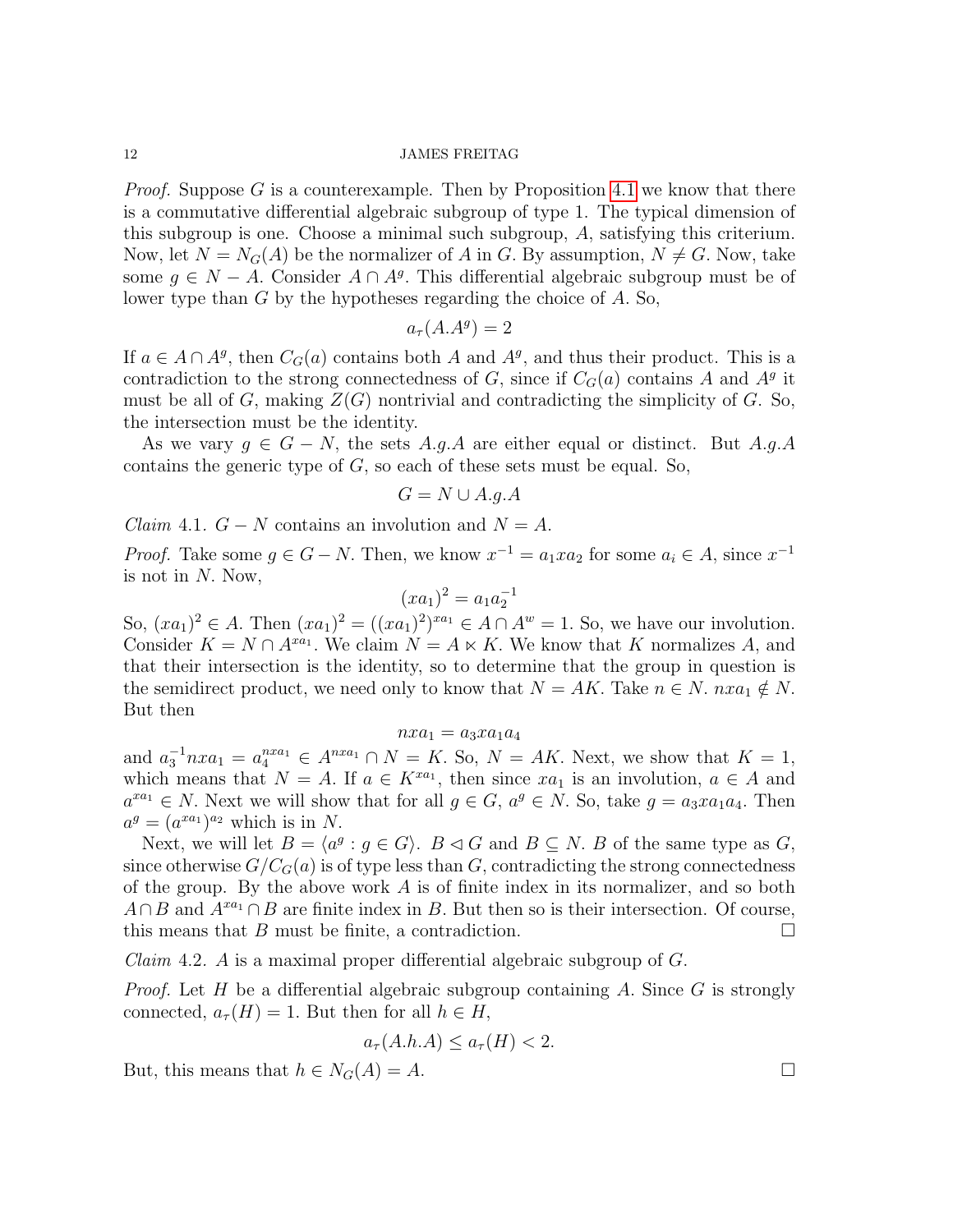Claim 4.3.  $G = \bigcup_{g} A^g$ .

*Proof.* If we consider  $b \in G - \cup A^g$ , then  $C_G(b)$  is of type one, since the conjugacy class of  $b$  is of the same type as  $G$ . Now, consider the strongly connected component of  $C_G(b)$ , and call this group B. Since b is not in the center of G, we know that  $\tau(B) = 1$ and  $a_{\tau}(B) = 1$ . Now, B may be analysed in the same manner as A. Now, we can see that both ∪ $B<sup>g</sup>$  and ∪ $A<sup>g</sup>$  are generic subsets of G. This means that they intersect generically, which implies that  $A \cap B \neq 1$ . Now, for an element in the intersection,  $b_1$ , we know that  $C_G(b_1)$  is equal to both A and B, which, of course, contradicts the choice of b.

Now, take  $b_1 \in G - 1$ . By the previous arguments,  $C_G(b_1)$  is a strongly connected abelian differential algebraic subgroup. Take an involution  $w \in G - C_G(b)$ . By the last claim, we can see that w is conjugate via some element in g to an element  $w_1 \in C_G(b)$ . From here the argument is identical to [\[4\]](#page-18-1):

$$
w_1w \neq ww_1
$$

$$
(w_1w)^{w_1} = (w_1w)^{-1}
$$

Consider  $B = C_G(w_1w)$ . Then we can see that  $w_1w \in B \cap B^{w_1}$ , so we know that  $B = B^{w_1}$ . This means that  $w \in B$ . This is a contradiction, since then  $w_1w = ww_1$ .  $\Box$ 

Now we have also proved:

**Theorem 4.5.** There are no nonsolvable strongly connected differential algebraic groups of typical differential dimension 2.

# 5. Typical differential dimension two and nilpotentence

Cherlin's analysis [\[4\]](#page-18-1) continues via analyzing the nonnilpotent groups of Morley rank 2. In some essential ways, that analysis uses the finiteness conditions imposed by the hypotheses of finite Morley rank. Those finiteness conditions are not available in our setting, but the hypothesis of strong connectedness is stronger than the condition of connectedness.

**Theorem 5.1.** Let  $G$  be a strongly connected differential algebraic group of typical differential dimension 2 which is centerless. Then for some definable field F, G is the semidirect product of  $F_+$  and  $F_-$  with  $F_-$  acting on  $F_+$  via multiplication.

*Proof.* By Proposition [4.1,](#page-10-0) we can find an abelian differential algebraic subgroup  $H$  of G with  $\tau(H) = \tau(G)$ . Further, we may assume that H is strongly connected, normal (by the results of section three), and  $a<sub>\tau</sub>(H) = 1$ . In particular, this means that H is almost simple. Now consider  $b \in G - C_G(H)$ . By the arguments of Lemma [4.4,](#page-10-1) we know that  $\tau(C_G(b)) = \tau(G)$ . So, in particular, we may take T to be the (nontrivial)  $\tau(G)$ -connected component of  $C_G(b)$ . Since they are both of the same type, T is the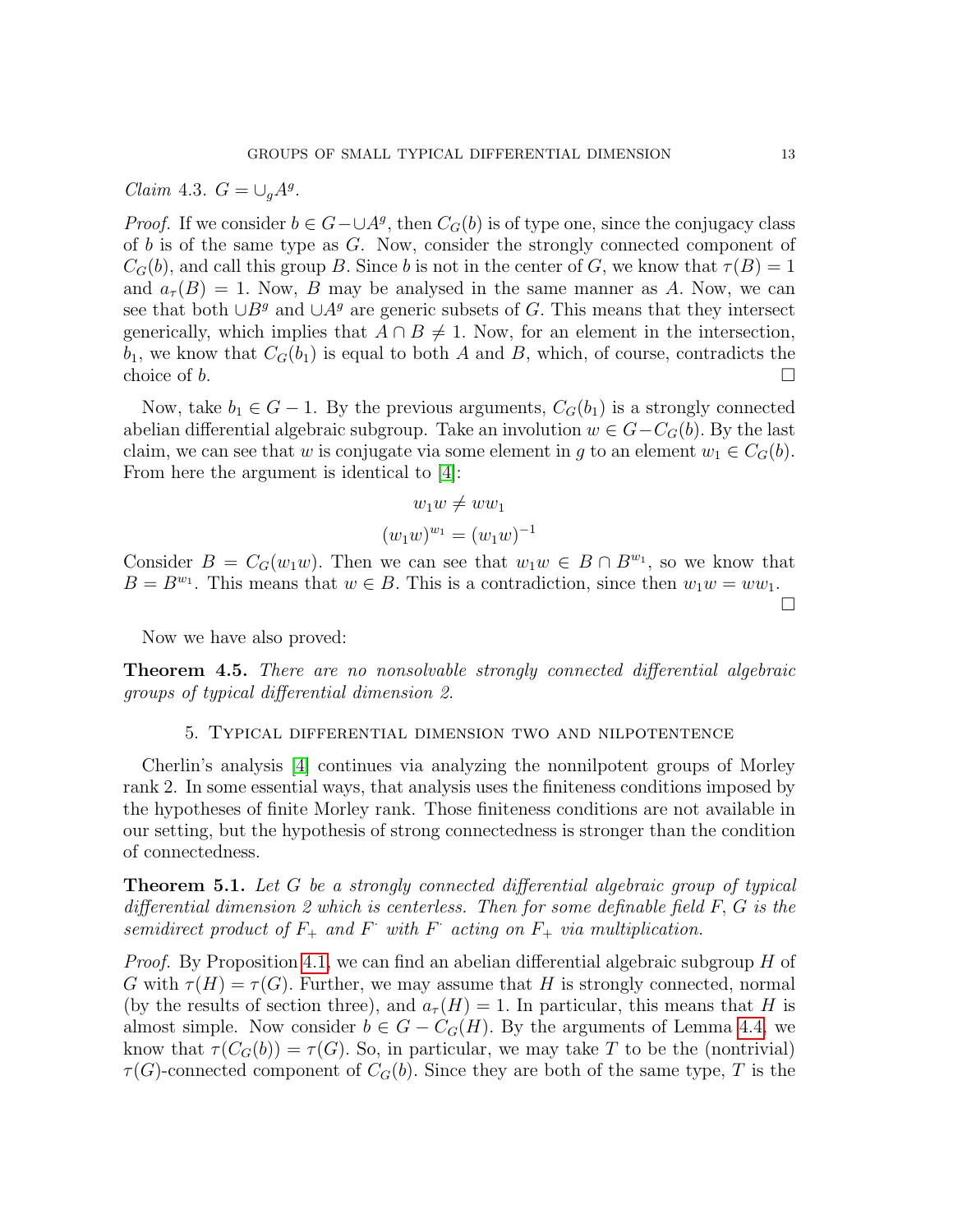strongly connected component of  $C_G(b)$ . Both H and T are strongly connected of typical differential dimension 1. So,

$$
\tau(G \cap H) < \tau G.
$$

Then by Lemma 3.1 of [\[14\]](#page-19-10), we know

$$
a_{\tau}(HT) = a_{\tau}(G).
$$

But then HT is a closed set of differential type and typical differential dimension equal to that of  $G$ , so by the irreducibility of  $G$ ,  $HT = G$ .

Since  $Z(G) = 1$ ,  $H \cap T = 1$ . Now consider  $C_G(h)$  for  $h \in H - 1$ . Because G is strongly connected and centerless, we know that conjugacy classes of elements of G under conjugation are of differential type  $\tau(G)$ . So, by the almost simplicity of H, every element  $h_1 \in H$  is of the for  $h^t$  for some  $t \in T$ . Now suppose that  $t \in C_G(h)$  for some  $t \in T$ . T is abelian by [4.1,](#page-10-0) so  $t = t^{t_1}$  for any  $t_1 \in T$ . Then t centralizes  $h_1^t$  for all  $t_1 \in T$ , which contradicts the fact that T acts transitively on  $H-1$  via conjugation. Thus,

$$
t\mapsto h^t
$$

is a bijection from T to  $H-1$ .

We will define addition on T via

if and only if

$$
h^x h^y = h^z.
$$

 $x + y = z$ 

We can, of course, add a symbol to T for 0, and assume that  $h^0 = 1$ . This is a commutative and associative operation. We would like to prove that  $T$  is a ring under this operation and the multiplication given by the group operation. Define  $-x$ to be z such that  $-h^x = h^z$ . We must prove that the operations are distributive, that is,

$$
z(x+y) = zx + zy
$$

Suppose that  $x + y = z_1$ . Then

$$
h^{zz_1} = zz_1 h z_1^{-1} z^{-1}
$$
  
=  $z(u^x u^y z^{-1}$   
=  $zu^x z^{-1} z u^y z^{-1}$   
=  $u^{zx} u^{zy}$ 

So,  $z(x + y) = zx + zy$ . Now superstability theory does the rest. By [\[5\]](#page-19-2) this ring is actually an algebraically closed field. Further, in differentially closed fields, the definable fields are actually the kernels of subsets of definable derivations (see [\[19\]](#page-19-0)). We know, of course that  $T \cup \{0\}$  and H are isomorphic as differential fields (with the definable isomorphism given above by the group operation).  $\Box$ 

Next, as in the analysis of the previous section, we drop the condition of centerless.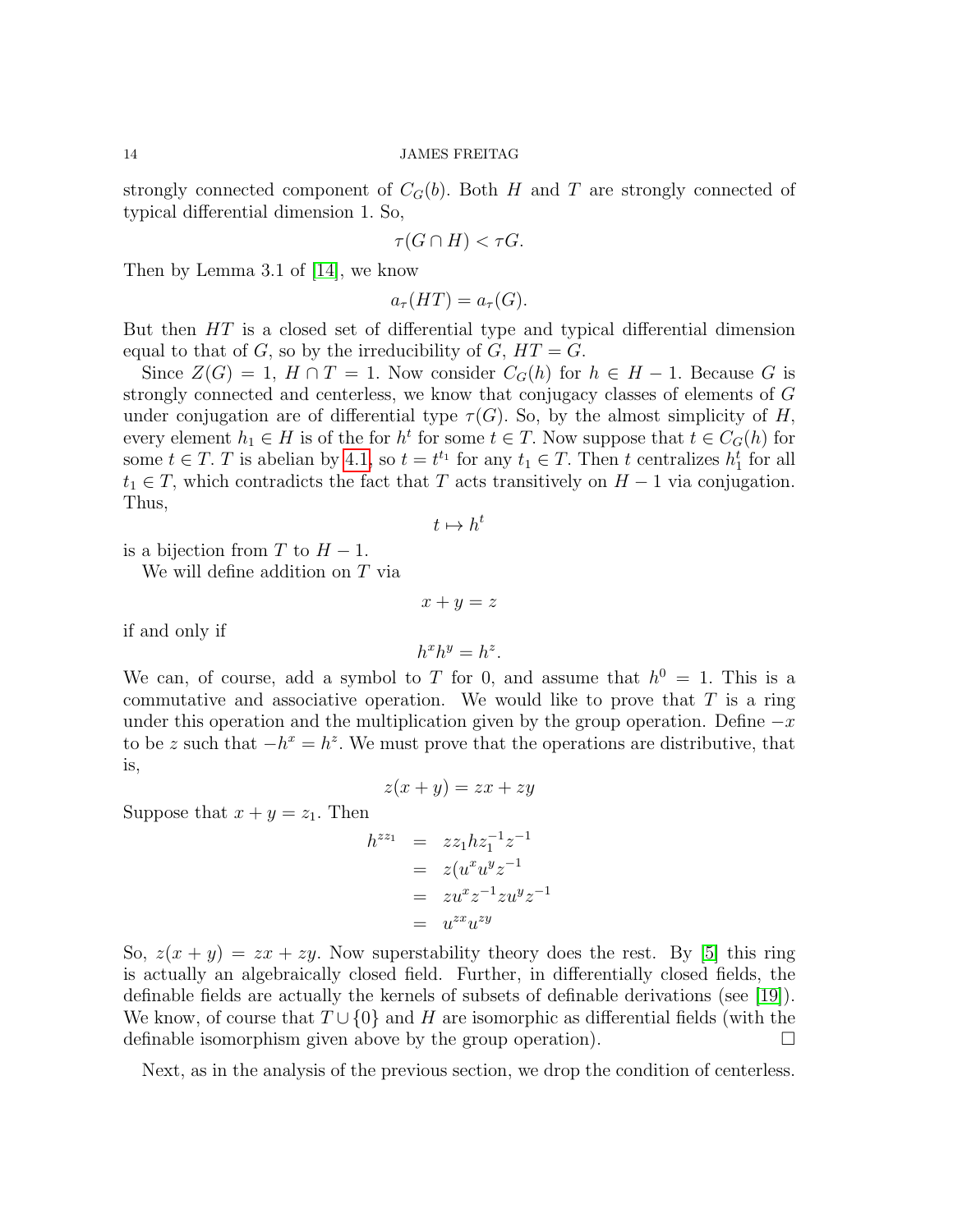<span id="page-14-0"></span>**Theorem 5.2.** Let G be a nonnilpotent strongly connected differential algebraic group with  $a_{\tau}(G) = 2$ . Then  $G = H \ltimes T$  with  $H = F_{+}$  and  $T/Z(G) = F$  where F is an algebraically closed (definable) field. Conjucation of H by T is given via multiplication in F.

*Proof.* We know that  $G/Z(G)$  satisfies the hypotheses of the previous theorem, so

$$
G/Z(G) \cong F_+ \ltimes F^{\cdot}
$$

as in that theorem. So, let  $H$  and  $T$  be the strongly connected components of the inverse images of  $F_+$  and  $F$ , respectively, under the natural quotient map. Then  $HT$ is of typical differential dimension two (see the proof in the previous theorem). So,  $HT = G$ . We claim that  $Z(G) \cap H = 1$ . Suppose not and take  $h \in Z(G) \cap H$ . Then for some  $t_1$  and  $t_2$  in  $T$ ,

$$
h^{t_1} = z + h^{t_2}
$$

so  $t_1 t_2^{-1} \in Z(G) \cap T$ , since modulo  $Z(G)$  they are the same element in F. But then  $u^{t_1} = u^{t_2}$  so  $z = 1$ .

# 6. Typical ∆-dimension 3

Throughout this entire section, we assume that G is a strongly connected  $\Delta$ -group of typical  $\Delta$ -dimension 3. The techniques are adapted from [\[1\]](#page-18-3) and [\[4\]](#page-18-1). We should mention that since the main theorem in this section reduces to the case of analysis of an almost simple differential algebraic group, one can shorten the presentation considerably by assuming Cassidy's theorem. We have chosen not to do this for several reasons which are discussed below.

**Proposition 6.1.** G is either solvable or G is almost simple.

Proof. This is clear since a normal subgroup which witnesses non-almost simplicity means that we have the group seperated into an Abelian piece and a solvable piece by a simple dimension count and the results of the previous sections.

**Lemma 6.2.** If G has a nilpotent subgroup H with  $\tau(H) = \tau(G)$  and  $a_{\tau}(H) = 2$ , then G is solvable.

*Proof.* Complete this proof!

Now G can be assumed to have a solvable nonnilpotent subgroup  $G_1$  with  $a_\tau(H)$  = 2. (Prove this).

But then we can get H and T as in Theorem [5.2.](#page-14-0) Then letting  $T_1$  be the strongly connected component of the identity of T, we can see that  $G_2 = HT_1$  is a definable subgroup of  $G_1$  (by the  $\Delta$ -indecomposability theorem of [\[7\]](#page-19-1)). In fact,  $G_2$  is the strongly connected component of the identity in  $G_1$ . So, in what follows, simply assume  $G_1$  was chosen to be strongly connected. Then the commutator  $[G_1, G_1] = H$ . and  $Z(G_1) = Z(G_1) \cap H$ . The proof of the following theorem roughly follows the proof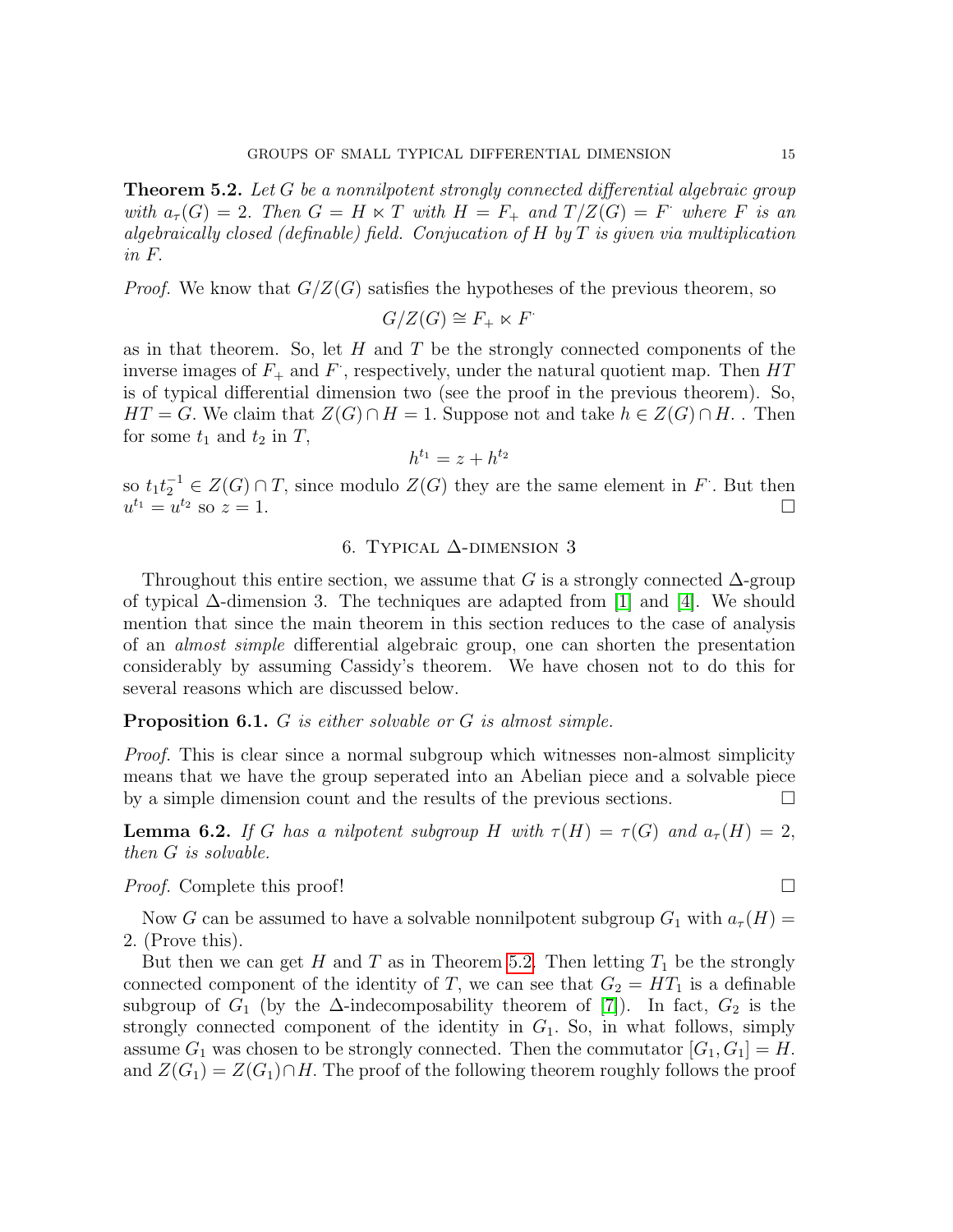of an analagous theorem in [\[4\]](#page-18-1). It is also similar to a proof of an analagous result in [\[1\]](#page-18-3), which is also based on the argument in [\[4\]](#page-18-1).

<span id="page-15-2"></span>**Theorem 6.3.** Let G be a nonsolvable strongly connected group of typical  $\Delta$ -dimension 3. Then G is isomorphic to  $SL_2(F)$  or  $PSL_2(F)$ .

*Proof.* By the previous two lemmas,  $G$  can be assumed to have a solvable nonnilpotent subgroup  $G_1$  with  $a_\tau(G_1) = 2$ . Assuming  $G_1$  is strongly connected, along with the results of the previous section means we know  $G_1 \cong H \ltimes T$  with  $H \cong F_+$  for some definable field F,  $Z(G_1) \subset T$ ,  $T/Z(G_1) = F$ , and the action of  $T/Z(G_1)$  on H is given by field multiplication.

<span id="page-15-0"></span>*Claim* 6.1. The strongly connected  $\Delta$ -subgroups of  $G_1$  with  $\Delta$ -type equal to  $\tau(G_1)$ either contain H or are equal to  $T<sup>g</sup>$  for some  $g \in H$ .

*Proof.* (Claim [6.1\)](#page-15-0) It suffices to show that two statements:

- (1)  $T/Z(G_1) \cong F$ . T is a maximal proper definable subgroup of  $G_1$ .
- (2) Any two definable strongly connected groups of type  $\tau(G_1)$  which are not equal to  $H$  are conjugate.

To prove the first statement, let  $C \supseteq T$  be a  $\Delta$ -subgroup of  $G_1$ . Then since  $G_1 = HT$ , so if  $C \neq T$ , there is  $v \in C \cap V$  which is not the identity. By results of the previous section, any two nontrivial elements of  $H$  are conjugate by an element of  $T$ . Thus  $H = v^H \cup \{1\}$ . So,  $H \subseteq C$  and  $C = B$ .

For the second statement, let  $D \neq H$  be strongly connected. Then  $HD = B$  by the indecomposability theorem.  $Z(B) \subseteq D$ , since  $Z(B) \cap H = \{1\}$ . We claim that  $H \cap D = H \cap N_B(D) = \{1\}$ . Every element of  $H \cap D$  centralizes both V and D (these are abelian groups, by our analysis of groups of typical dimension 1). So, if  $v \in V \cap N_B(D)$ , then  $[v, D] \subseteq H \cap D$ , so v centralizes D. Thus v is trivial. Now note that

$$
\tau(\bigcup_{v \in H} D^v - Z(B)) = \tau(G_1),
$$
  

$$
a_t au(\bigcup_{v \in V} -Z(B)) = 2
$$

The above arguments also apply to  $T$ , so

$$
\left(\bigcup_{v \in H} D^v - Z(B)\right) \cap \left(\bigcup_{v \in H} T^v - Z(B)\right) \neq \emptyset
$$

Thus there are  $v_1, v_2 \in H$  so that  $T^{v_1} \cap D^{v_2} \neq Z(G_1)$ . Then there is  $d \in D \cap T^v$ ) $-Z(G_1)$ where  $v = v_2v_1^{-1}$ . Note that  $d \in C_{G_1}(T^v)$  and  $d \in C_{G_1}(D)$ , but  $d \notin Z(G_1)$ , so it must be that  $T^v = D$ . So, we have established the claim.

<span id="page-15-1"></span>*Claim* 6.2.  $\forall x \notin N_G(G_1), a_\tau(BxB) = 3$  and  $\tau(B \cap B^x) = \tau(G)$  and  $a_\tau(B \cap B^x) = 1$ .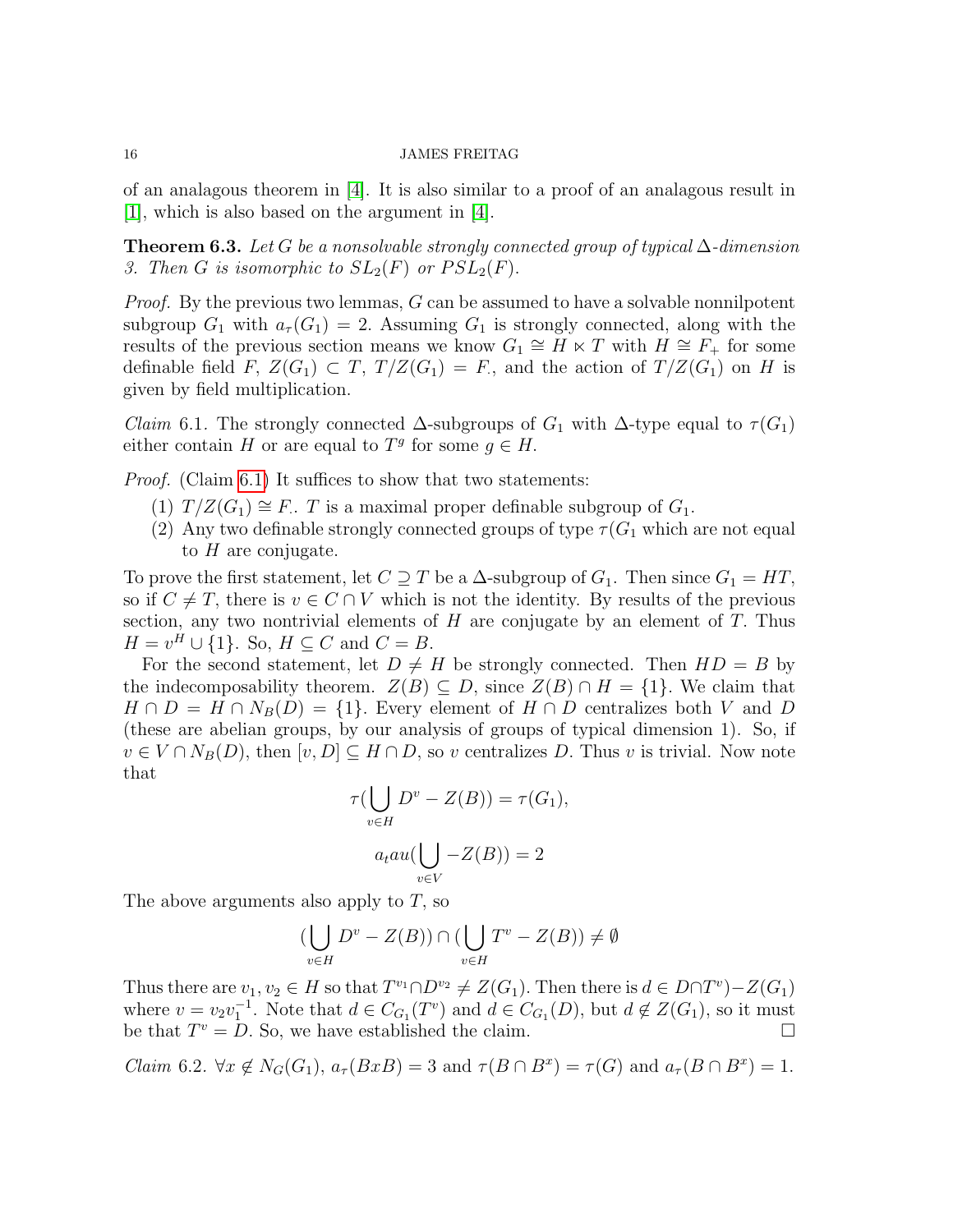Proof. (Claim [6.2\)](#page-15-1) The second statement follows from the assumptions, and the first statement follows from noting that  $BxB$  is in definable bijection with  $B \cdot B^x$ .  $\Box$ 

<span id="page-16-0"></span> $Claim 6.3. ∀x \notin N_G(G_1), G = N_G(G_1) \cup G_1xG_1.$ 

*Proof.* (Claim [6.3\)](#page-16-0) If  $x \in N_G(G_1)$  then  $BxB$  contains the generic of G. Then since two double cosets are necessarily disjoint or equal, and generic subsets can not be disjoint,  $\forall x, y \in N_G(G_1)$ ,

$$
G_1 x G_1 = G_1 y G_1
$$

Now the claim follows since the union of the double cosets always covers  $G-N_G(G_1)$ .  $\Box$ 

<span id="page-16-1"></span>Claim 6.4.  $N_G(T) \not\subset N_G(G_1)$ .

*Proof.* (Claim [6.4\)](#page-16-1) The smallest normal subgroup of G containing H is G.  $\exists g \in G$ such that  $H<sup>g</sup> \not\subset G_1$ . By work of the previous section,  $H = G'_1$  is characteristic in  $G_1$ , so such a g is not in  $N_G(G_1)$ . Applying [6.3](#page-16-0) gives  $b, c \in G_1$  such that  $g^{-1} = bgc$ . Then we get that  $H^{g^{-1}} \not\subset G_1$ . So,  $G_1^g \cap G_1 \neq G_1$ . By [6.2,](#page-15-1)

$$
\tau(G_1^g \cap G_1) = \tau(G)
$$

so by [6.1](#page-15-0) there is  $v \in H$  such that  $G_1^g \cap G_1 = T^v$ . Thus  $T^v \subset G_1^g$  $_1^g$  so  $T^{g^{-1}v} \subset B$ . Also,  $T^{g^{-1}v}$  cannot contain H, since otherwise  $T^v$  would contain  $H^g$ , which (as we showed above) cannot happen.

Apply [6.1](#page-15-0) to get  $u \in H$  such that

$$
T^{g^{-1}v} = T^u
$$

and thus

$$
w = v^{-1}gu \in N_G(T)
$$

then  $u, v^{-1} \in G_1$  and  $q \notin N_G(G_1)$ , so  $w \in N_G(T) - N_G(G_1)$ , proving the lemma.  $\square$ 

<span id="page-16-2"></span>*Claim* 6.5.  $\forall w \in N_G(T) - N_G(G_1)$ ,  $G_1 \cap G_1^w = T$  and  $G = G_1 \cup G_1 wH$ . The decomposition of any element of G, but not in  $G_1$  in the form  $gwu \in G_1wH$  is unique.

*Proof.* (Claim [6.5\)](#page-16-2) Fix  $w \in N_G(T) - N_G(G_1)$ . Then  $T \subset G_1 \cap G_1^w$ , and by [6.1,](#page-15-0)  $B \cap G_1^w = T$ . Then  $G_1 = HT = TH$ , so  $G = N_G(G_1) \cup G_1 w G_1$  by [6.4.](#page-16-1) So,

$$
G = N_G(G_1) \cup G_1 wH
$$

Further, assume that  $g w v = g' w' v' \in G_1 w H$ . Then  $v v'^{-1} = w^{-1} g^{-1} b' w' \in H \cap G_1^w$  $H \cap T = \{1\}$ . Thus the decomposition is unique.

<span id="page-16-3"></span>*Claim* 6.6.  $N_G(G_1) = G_1$  and  $N_G(T) \cap G_1 = T$ .

*Proof.* (Claim [6.6\)](#page-16-3) If  $b \in N_G(T)$ , then  $[b, T] \subset T$ . Moreover  $b \in G_1$  implies  $[b, T] \subset T$  $H = G_1'$ . So,  $b \in N_G(T) \cap G_1$  implies that  $[b, T] = \{1\}$  and  $b \in G_1 \cap C_G(T) = T$ . Thus,  $N_G(T) \cap G_1 = T$ .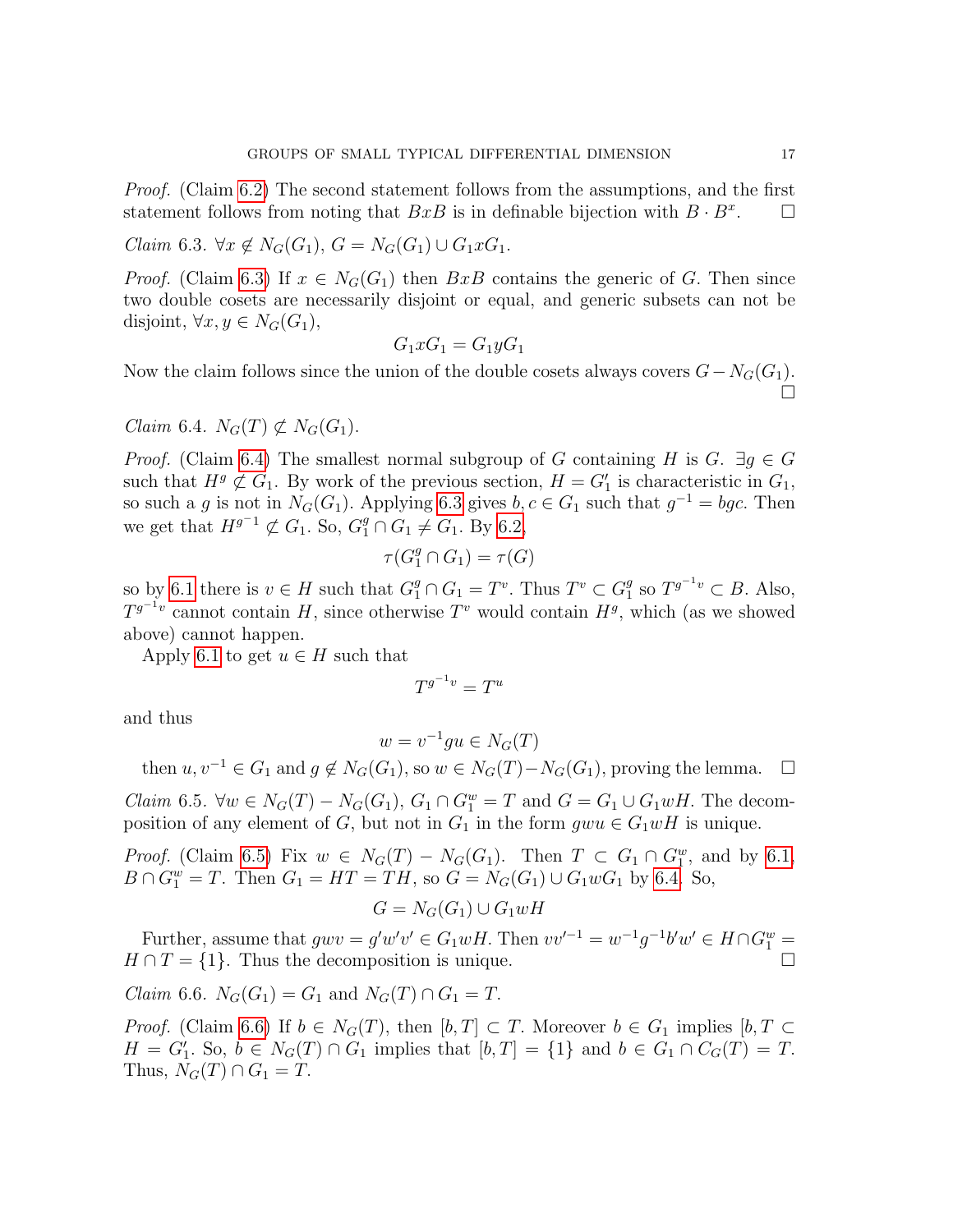For any  $c \in N_G(T) \cap N_G(G_1)$ ,  $cw \in N_G(T) - N_G(G_1)$ . Thus by [6.3,](#page-16-0)  $cw = b^{-1}xv$ 

for some  $b \in G_1$  and  $v \in H$ . Then  $T^b = T^{wv}$  is in  $G_1 \cap G_1^w$  and is thus equal to T, by arguments in the proof of [6.3](#page-16-0) and claim [6.1.](#page-15-0)

So, b and wv are in  $N_G(T)$ . Then  $v \in N_G(T)$ . But, then, by the above arguments,  $b, v \in T$ . But, then we know  $v = 1$  and  $c = b$ . Thus, we see

$$
N_G(T) \cap N_G(G_1) = T.
$$

<span id="page-17-0"></span>*Claim* 6.7.  $Z(G) \subset T$ 

*Proof.* (Claim [6.7\)](#page-17-0)  $Z(G)$  normalizes  $G_1$  and hence  $Z(G) \subset G_1$ . So,  $Z(G) \subset Z(G_1) \subset Z(G_2)$  $T.$ 

<span id="page-17-1"></span>*Claim* 6.8. Let  $w \in G$  be such that  $w^2 \in T$ . Then  $\forall t \in T$ ,  $t^w = t$  or for all  $t \in T$ ,  $t^w = t^{-1}.$ 

Proof. (Claim [6.8\)](#page-17-1) Define  $\sigma : T \to T$  by  $\sigma(t) = t^{\omega}t$ . Then  $\sigma(t)^{\omega} = \sigma(t)$ . Now  $\tau(Ker\sigma) < \tau(G)$  implies that  $im\sigma = T$  and  $\sigma(t) = t$ . On the other hand, if the kernel of *sigma* is fo the same type as T, then  $T = \text{ker}\sigma$  and  $\sigma(t) = t^{-2}$ . ∴ П<br>. П

The next claim is proved in [\[4\]](#page-18-1). It involves nothing about type or typical differential dimension. The claim depends only on the group decompositions we have set up. We reproduce the proof here for convenience.

<span id="page-17-2"></span>*Claim* 6.9. There is  $w \in N_G(T) - T$  such that  $\forall t \in T$ ,  $t^w = t^{-1}$ ,  $w^2 \in T$ , and  $w^2/Z(B)$ is either  $-1$  or 1 as an element of the interpretable field  $F$ .

*Proof.* (Claim [6.9\)](#page-17-2) Let  $x \in N_G(T) - T$  and let  $b_1, b_2 \in G_1$  be such that  $x^{-1} = b_1 x b_2$ .  $T^{b_2^{-1}} = T^{x^{-1}b_2^{-1}} = T^{b_1x} \subseteq G_1 \cap G_1^x$ . Thus,  $T = T^{b_2^{-1}} = T^{b_1x}$ , so  $b_1, b_2 \in T$ . Then let  $w = xb_1$ . Then  $w^2 = b_2^{-1}b_1 \in T$ . Now  $w \in C(T)$  or  $t^w = t^{-1}$ .

If  $t = w^2$ , then recall that  $T/Z(G_1)$  is isomorphic to the multiplicative group of an algebraically closed field. So, let b be such that  $b^2 + Z(G_1) = 1/(t + Z(G_1))$ . Then  $(wb)^2 = 1.$ 

Now, if  $t^w = t^{-1}$  then if  $t = w^2$ , then  $t = t^w = t^{-1}$ , and so  $t^2 = 1$ . Then  $t + Z(G_1) =$ ±1.

Now we prove that we can take  $w \notin C_G(T)$ . Take  $a \in H$  with  $waw \notin G_1$ . Then  $waw = u_1t_1wu_2$  with

 $\Box$ 

<span id="page-17-3"></span>Claim 6.10.  $G/Z(G) \cong PSL_2(F)$ .

*Proof.* (Claim [6.10\)](#page-17-3) The proof of theorem 1 of section 5 (page 23) of [\[4\]](#page-18-1) works in this setting without modification. We have essentially constructed the *Bruhat* decomposition of the group.  $\square$ 

 $\Box$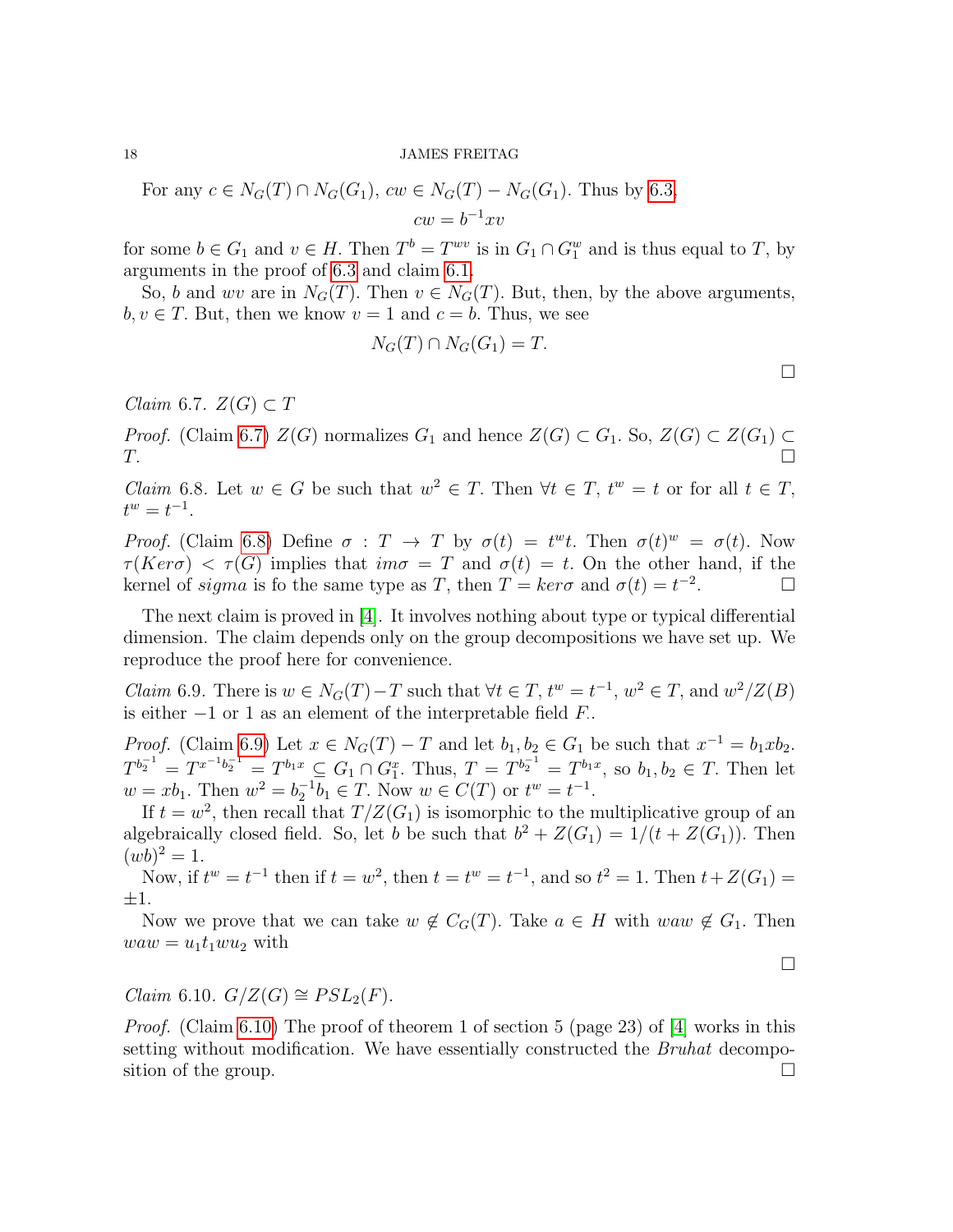The next claim is proven by [\[1\]](#page-18-3) and is implicitely used by [\[4\]](#page-18-1).

<span id="page-18-4"></span>*Claim* 6.11.  $G \cong SL_2(F)$  or  $PSL_2(F)$ .

*Proof.* (Claim [6.11\)](#page-18-4) We now know that G is a perfect central extension of  $PSL_2(F)$ . By [6.9](#page-17-2) and [6.7](#page-17-0) we know that  $Z(G)$  is a group of exponent two. By results of [\[12\]](#page-19-15), any perfect group G which is a central extension of  $PSL_n(F)$  and is of bounded exponent is a homomorphic image of  $SL_n(F)$ . From this, the claim follows and G is either  $SL_n(F)$  or  $PSL_2(F)$ .

This also completes the proof of Theorem [6.3.](#page-15-2)

 $\Box$ 

Remark 6.4. One can replace all but the last claim of the theorem (which needs algebraic  $K$ -theory) by Cassidy's theorem along with the classification of quasi-simple algebraic groups. Of course, the final claim uses several preliminary structure results. In fact, the entire argument can be replaced by Cassidy's theorem, and the results of [\[1\]](#page-18-3) after noting that Cassidy's theorem implies that for this group almost simplicity is identical to indecomposability in the sense of [\[2\]](#page-18-0). In fact, if one is only interested in noncommutative almost simple differential algebraic groups many techniques in the present paper and [\[7\]](#page-19-1) can be replaced by Cassidy's theorem and the machinery of superstability theory.

We chose the above method of proof for several reasons. The argument also shows how directly one can translate theorems from the superstable or finite Morley rank case to the case of differential algebraic groups when we assume strong connectedness. The analogy goes through considering the leading coefficient of the Kolchin polynomial in the same manner we consider the leading coefficient of the highest power of the  $\omega$  contained in the Cantor normal form of the Lascar rank of the group. The analogy has potential for extension beyond the realm of superstability or even supersimplicity. Even in the (supersimple) case of difference-differential fields, we know that there are no bounds implied on the degree and leading coefficient of the analogue of the Kolchin polynomial in terms of the Lascar rank (for general definable sets, at least). In settings outside of differential fields, when there are multiple operators, we know of no examples of analogues of Cassidy's theorem, which is what makes the application of superstability theory possible.

## **REFERENCES**

- <span id="page-18-3"></span>[1] Chantal Berline. Superstable groups : a partial answer to conjectures of Cherlin and Zilber. Annals of Pure and Applied Logic, 30:45–61, 1986.
- <span id="page-18-0"></span>[2] Chantal Berline and Daniel Lascar. Superstable groups. Annals of Pure and Applied Logic, 30:1–43, 1986.
- <span id="page-18-2"></span>[3] Phyllis J. Cassidy and Michael F. Singer. A Jordan-Hölder theorem for differential algebraic groups. Journal of Algebra, 328:190–217, 2011.
- <span id="page-18-1"></span>[4] Gregory Cherlin. Groups of small Morley rank. Annals of mathematical logic, 17:1–28, 1979.